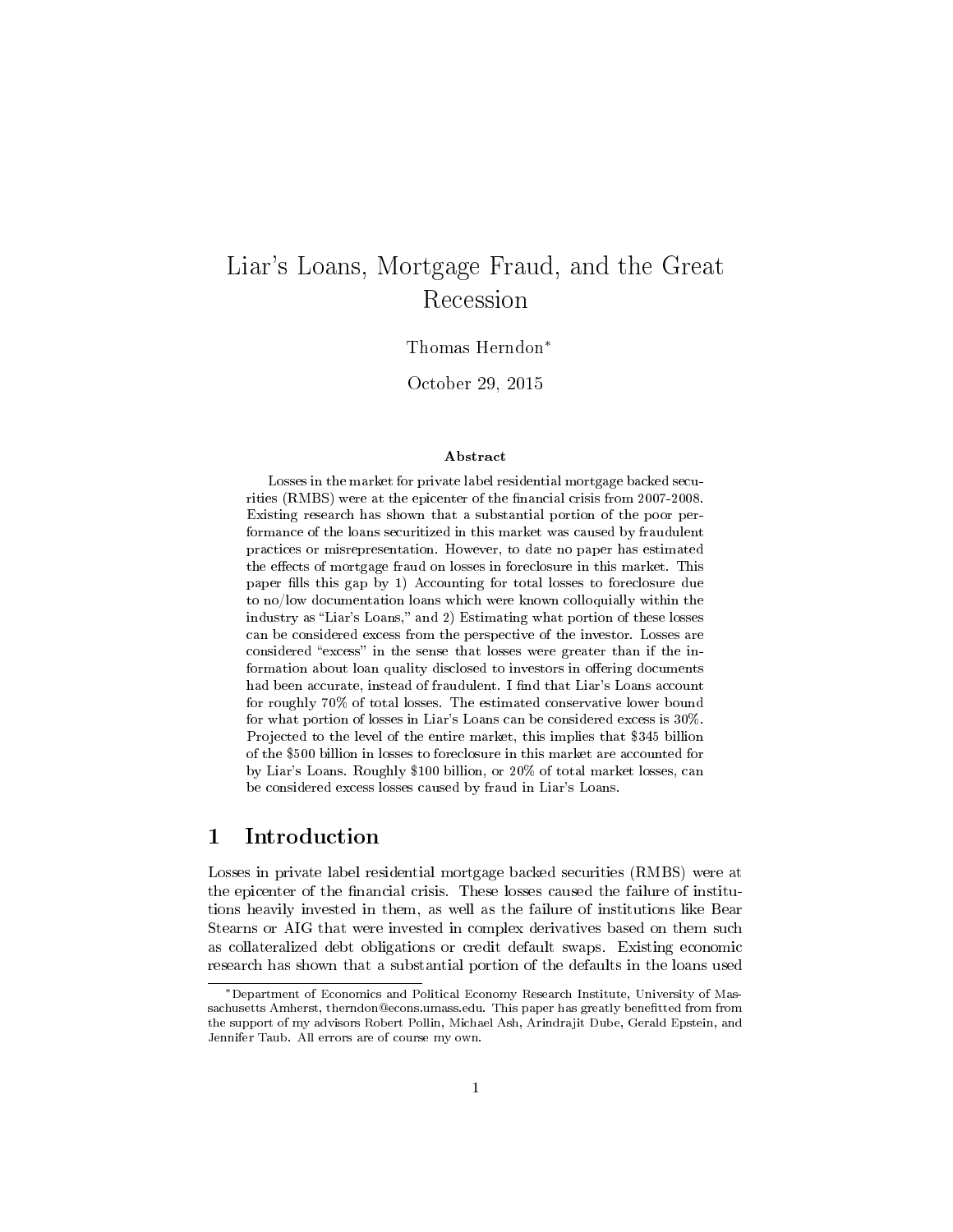to collateralize these securities was associated with fraudulent or negligent origination practices,<sup>1</sup> that fraud was particularly severe in no/low documentation loans known colloquially within the industry as "Liar's Loans", and that the quality of these loans was systematically misrepresented to the investors that purchased these securities by all major intermediaries involved in the sales of mortgages (Ben-David, 2011; Black, 2013; Garmaise, 2015; Griffin and Maturana,  $2014b$ ; Jiang, Nelson and Vytlacil,  $2014$ ; Keys et al.,  $2010$ ; Mian and Sufi, 2015; Piskorski, Seru and Witkin, 2013). However, as of writing the no paper has yet estimated the effect of fraud on losses to foreclosure in the loans used as collateral for these securities.

This paper seeks to fill this gap by 1) Accounting for total losses to foreclosure due Liar's Loans, and 2) Estimating what portion of total losses can be considered excess from the perspective of the investor. Losses for Liar's Loans are considered "excess" if they are greater than those that would have occurred if the loan quality information disclosed to investors had been accurate instead of fraudulent. The main findings in this paper suggest that losses in foreclosure due to fraud in this market were substantial, prolonged throughout the entire crisis and Great Recession from 2007-2012, and concentrated in economically fragile geographic areas. Losses in Liar's Loans account for roughly 70% of total losses in the data and 30% Liar's Loans losses of can be considered excess. Projected to the level of the entire market, this implies that no/low documentation loans can account for approximately \$345 billion of the \$500 billion in losses in this market, \$100 billion of which can be considered excess. Moreover, 44% of total losses occurred in ZIP codes with the highest levels of fraudulent income overstatement on mortgage applications. These areas were particularly poorly suited to bear these losses, and the prolonged losses to foreclosure in these neighborhoods helps to explain the terrible economic performance of these areas throughout the Great Recession.

The research design pursued in this paper identifies the causal effects of fraud on losses to foreclosure by comparing losses on loans in the no/low documentation treatment group, with losses on loans with similar observable risk measures in the full documentation control group. Systematically larger losses in the treatment group are consistent with the causal effects of fraud. The main problem with this research design discussed in the empirical literature is the presence of fraud in the full documentation control group, which would cause this comparison to understate true excess losses caused by fraud (Jiang, Nelson and Vytlacil, 2014; Griffin and Maturana, 2014b). To address this issue, qualitative information on high fraud originators from lawsuits regarding the actual loans in the dataset<sup>2</sup> is used to refine the control group by removing loans originated by these institutions. Additionally, loans from ZIP codes with high levels of fraudulent income overstatement on mortgage applications are removed from the control group. Regression discontinuity models based on those in the literature are then used to confirm the presence of fraud in the full documentation

 $1$ The term fraud is used in this article in the economic sense and should not be seen as having any legal significance. See page 5 for a full definition.

<sup>2</sup>These lawsuits are discussed in section 3.3.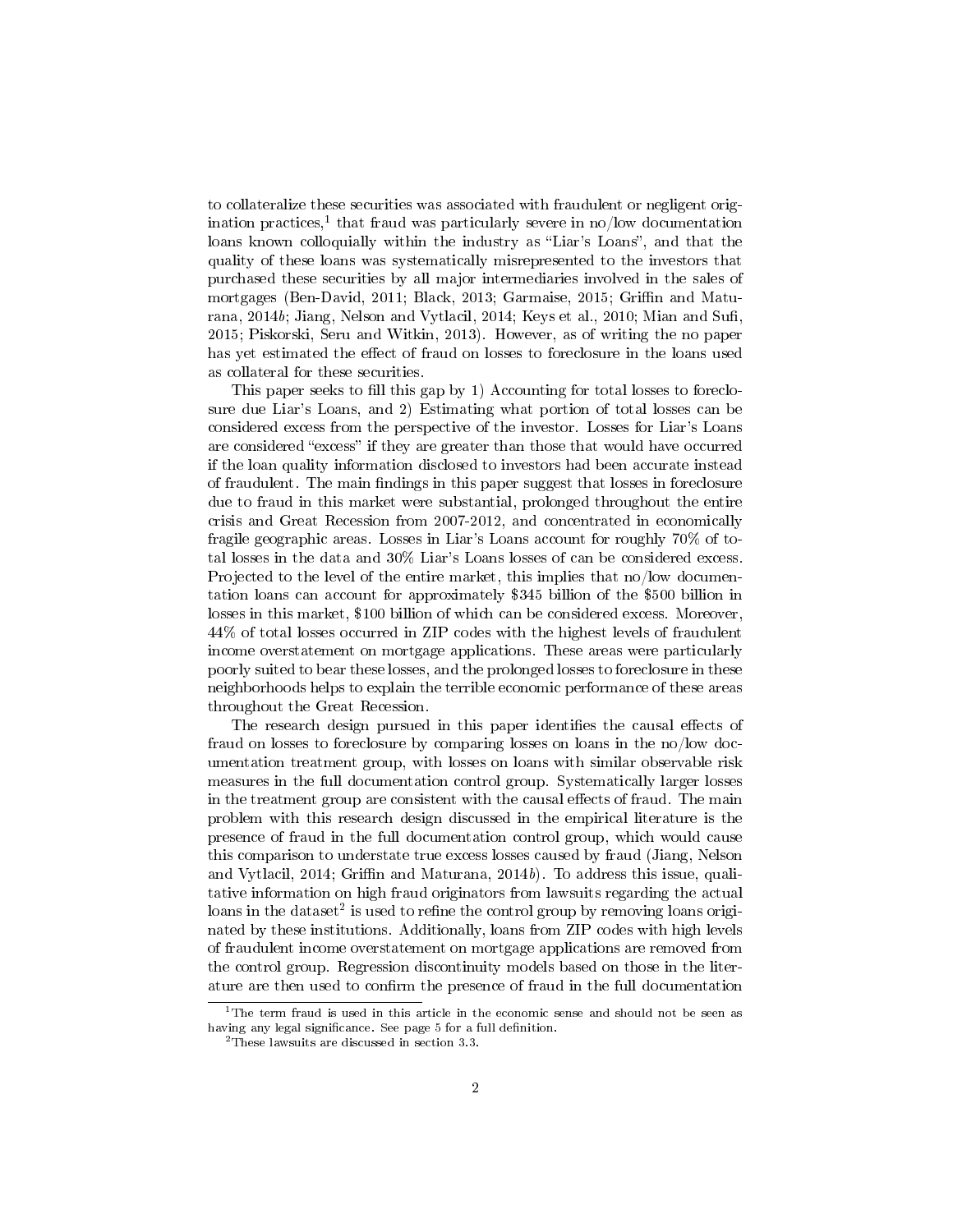control group, as well as show that the refined full documentation control group is meaningfully freer of fraud.

In addition to the contribution to the empirical research on fraud, the findings in this paper are broadly relevant for research on macroprudential financial regulation, and research on the role of household balance sheets in the financial crisis. The estimate of excess losses to foreclosure is significant for financial regulation because these losses have caused numerous lawsuits from investors who claim they were defrauded by the major financial institutions that misrepresented the quality of the mortgages in the offering documents for the securities they purchased. Market regulations and contractual obligations that require the accurate disclosure of asset quality are a necessary condition for the basic functioning of capital markets. However, this minimum condition was not met on a widespread basis because all reputable intermediaries involved in the sale of mortgages were engaged in systematic misrepresentation (Griffin and Maturana, 2014b; Piskorski, Seru and Witkin, 2013). The basic issue underlying these lawsuits is succintly summarized in a recent ruling by District Judge Denise Cote,

This case is complex from almost any angle, but at its core there is a single, simple question. Did the defendants accurately describe the home mortgages in the Offering Documents for the securities they sold that were backed by those mortgages? Following trial, the answer to that question is clear. The offering documents did not correctly describe the mortgage loans. The magnitude of falsity, conservatively measured, is enormous.

Given the magnitude of falsity, it is perhaps not surprising that in defending this lawsuit defendants did not opt to prove that the statements in the Offering Documents were truthful."<sup>3</sup> [emphasis added]

From the perspective of the investor, the estimate of excess losses is signicant because it measures how much more Liar's Loans lost in foreclosure than if the offering documents had accurately described the quality of the mortgages, rather than misrepresented it. To eliminate the problems in this market, financial regulation will likely need to prioritize increased monitoring of financial institutions, enforcement of penalties for violations of disclosure rules including criminal prosecution for financial institution executives involved in misrepresentation, increase investor recourse for violations of stated representations, and limit extreme compensation packages for executives to reduce incentives for looting.

<sup>3</sup>From ruling in Federal Housing Finance Agency v. Nomura Holding America, May 11th, 2015. The FHFA sued 16 trustees for misrepresentations made in offering documents and prospectuses for securities sold to Fannie Mae and Freddie Mac. All but Nomura and Royal Bank Scotland settled out of court, and the court ruled against these institutions in trial on May 11th, 2015. Accessed on June 26th, 2015 from: https://s3.amazonaws.com/s3. documentcloud.org/documents/2077713/ruling-on-mortgage-fraud-in-2008-crisis.pdf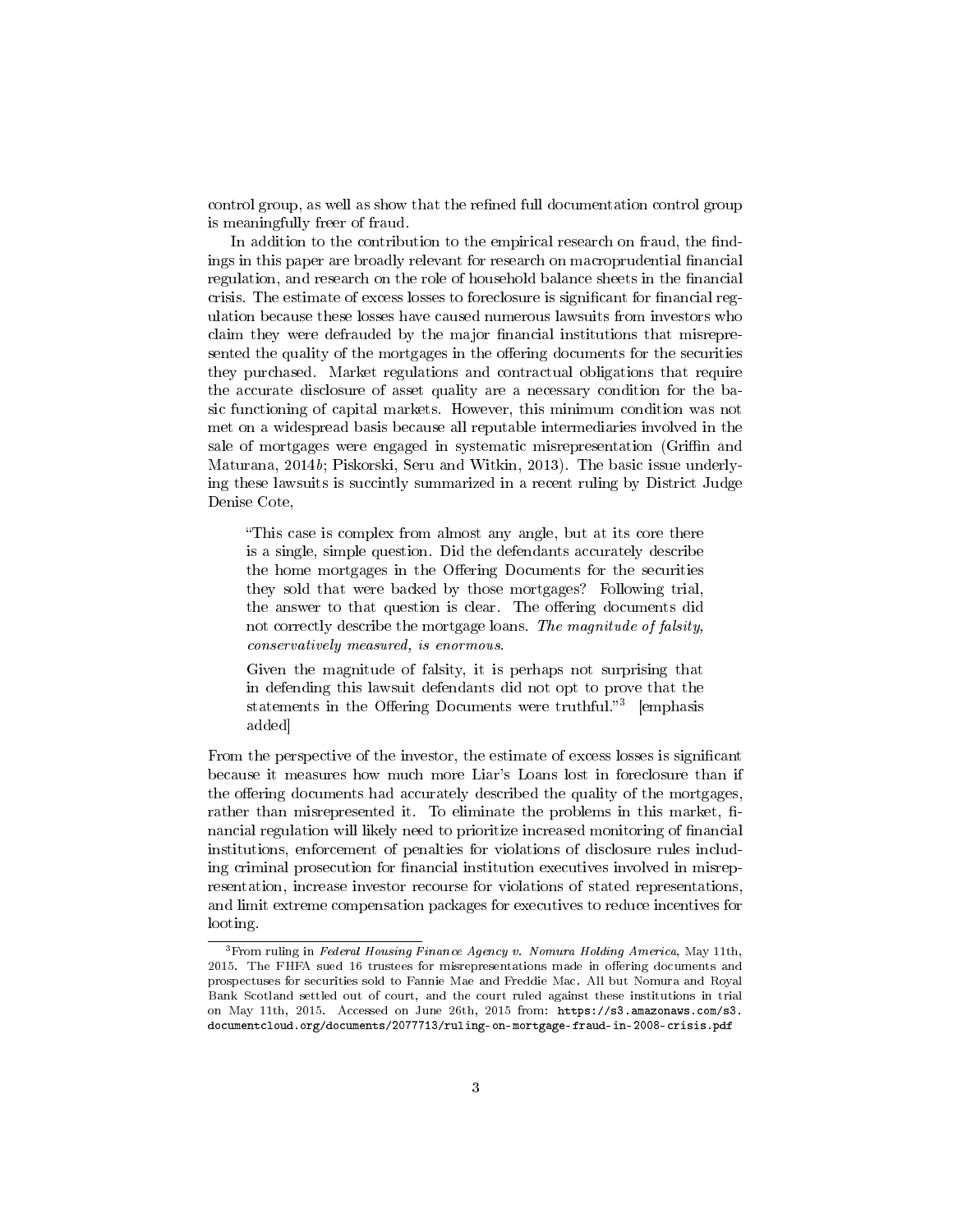The findings are also relevant for historical narratives of the role of household balance sheets in the financial crisis because losses to foreclosure imply that household wealth had already been entirely wiped out. In addition to loss of wealth for the individual homeowner, losses to foreclosure have substantial negative externalities that cause needless loss of wealth for everyone in a neighborhood. Research has shown that the fire sale of homes caused by large numbers of foreclosures during the financial crisis reduced house prices lower than they otherwise would have fallen, and can account for roughly one-third of the fall in house prices. The reduction in house prices further impaired household balance sheets, thereby reducing aggregate demand. Estimates suggest the causal effects of foreclosures during the crisis were responsible for roughly one-fifth of the decline in residential investment and auto-sales (Mian, Sufi and Trebbi, 2014). Moreover, many of the investors in these securities were institutional investors such as retirement and pension funds. Therefore losses in these securities also contributed to losses of household wealth and retirement savings.

The prolonged losses to foreclosure due to fraud that were concentrated in economically fragile areas also help to explain the lack of recovery in these places. The nancial panic had largely subsided by 2009. However losses to foreclosure in private label RMBS were much more prolonged, and remained at a high level of close to \$100 billion per year from 2010-2012. Fully 44% of the losses to foreclosure from 2008-2012, or roughly \$220 billion, occurred in ZIP codes with the highest levels of fraudulent income overstatement on mortgage applications. These ZIP codes were particularly poorly suited to bear these losses because in the pre-crisis period they had low average credit scores, low income, high poverty rates, and high unemployment. Research has shown that these ZIP codes experienced terrible economic performance throughout the course of the crisis, including negative income growth, increased poverty, and increased unemployment (Mian and Sufi, 2015).

## 2 Literature Review

The literature review in this section provides the necessary background context for understanding how the main results contribute to the existing research on mortgage fraud. The existing empirical research has directly observed numerous forms of fraud, and estimated the effects of fraud on increasing the probability of default. The basic description of fraud that emerges from this body of research is that executives of institutions that originated loans to be securitized in the private label market had perverse incentives based on the volume of loans originated, rather than the quality. To increase origination volume, these institutions systematically abandoned underwriting standards or falsified documents outright. These practices were particularly severe in no/low documentation loans that did not require documentation of income, assets, or employment, and were thus named "Liar's Loans." The deceptive practices were not disclosed to investors who purchased securities based on these loans, as required by market regulations and contractual obligations. Finally, mortgage fraud was clustered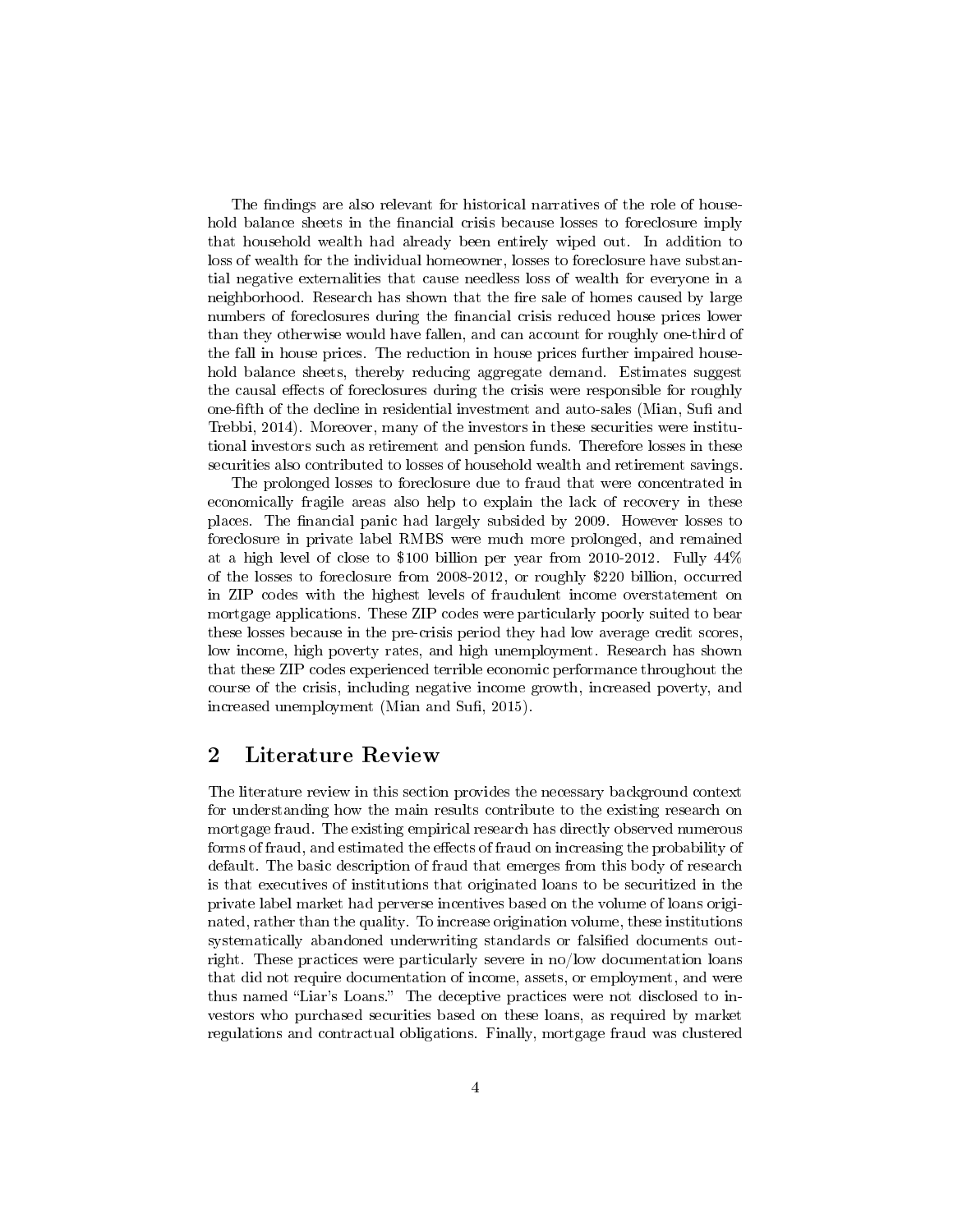in economically fragile areas before the crisis and contributed to the prolonged deterioration during the Great Recession.

The empirical research has focused on directly observing fraud, and estimating the effects of fraud on delinquency at the loan level. However, we would also expect fraud to cause increased losses in foreclosure because most forms of fraud resulted in concealing increases in borrower leverage. The analysis in this paper fills this gap by 1) Accounting for the amount of losses to foreclosure in this market due to no/low documentation Liar's Loans, and 2) Estimating what portion of these losses can be considered excess from the perspective of the investor. Losses are considered "excess" if they are greater than those which would have occurred if the loan quality information disclosed to investors had been accurate, rather than fraudulent.

Fraud is defined as deception or misrepresentation with the intended to result in financial or personal gain. The term fraud is used in this paper in the broader economic sense, rather than the narrow legal sense. Fraud is used to refer to the economics of deception and trickery, rather than trades based on mutually beneficial gains. The term as used here should not be seen as having any legal signicance. That being said, much of what occurred in this market was in fact illegal. These fraudulent practices have led to numerous lawsuits and Department of Justice settlements, but few prison sentences. Although their is no direcrt evidence of intent in the dataset, existing research has shown that the relevant parties in this market had the information to be adequately aware of misrepresentation, as well as the incentives to profit from deception (Griffin and Maturana, 2014b). Therefore fraud is the most accurate term to describe the practices in this market.

The private label, originate to distribute supply chain consisted of institutions which originated mortgages and sold these loans to trustees. The trustees then packaged the mortgages into securities, obtained ratings from ratings agencies, and sold the securities to investors. Losses in these securities were at the epicenter of the financial crisis of 2007-2008. A substantial body of research has documented a high incidence of mortgage fraud in the loans used as collateral for these securities. For example, as early as 2004 the FBI warned of an epidemic of mortgage fraud which could cause a financial crisis (Black, 2013). Also, the Financial Crisis Inquiry Commision concluded that a "systemic breakdown in accountability and ethics" was an essential cause of the crisis (Commission, 2011).

Executives at institutions that originated loans to be securitized in this market had perverse incentives to increase short-term profits based on the volume of loans originated, rather than the quality of loans. Executives were able to receive large bonus compensation for short term gains, for example through stock options that were not required to be paid back if the firm went bankrupt.<sup>4</sup> Fraud was particularly useful for increasing short-term revenues because toxic loans tended to have high initial fees attached to them. Similar to problems in

<sup>&</sup>lt;sup>4</sup>Perverse incentives due to extreme bonus compensation were not limited to this market. They were a consistent feature of the expansion of the financial system following deregulation (Crotty, 2009).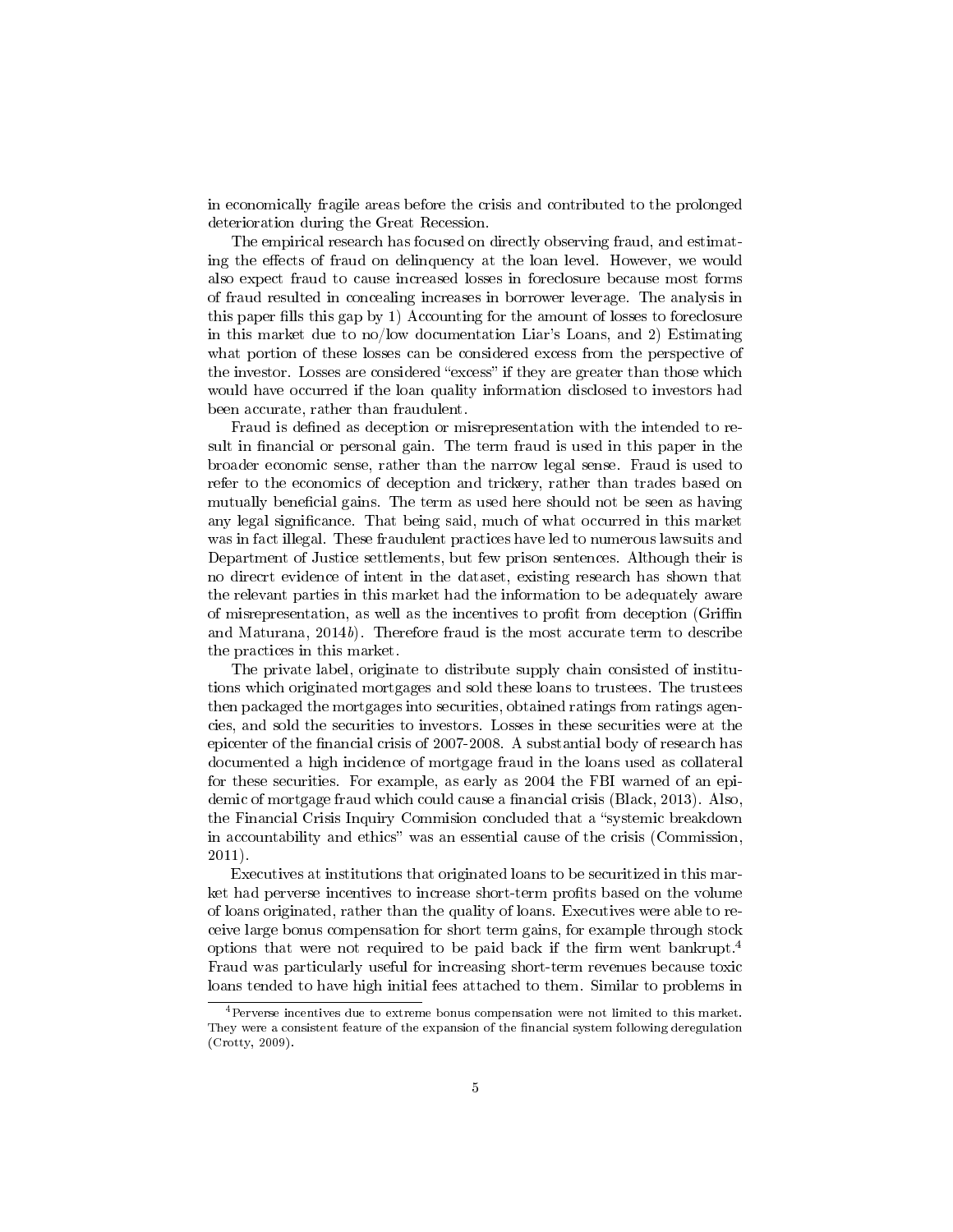the S&L crisis, this allowed originators to report high fee revenue before losses occurred (Black, 2013). Additionally, originating institutions could sell riskier loans to be securitized for a higher price than safer loans (Taub, 2014).

That being said, many of the originators still held a large portion of the toxic loans in their portfolio, and went bankrupt as a result. The pattern of extreme executive compensation, despite the failure of their firms, could reasonably be described as "looting." Looting occurs when owners or executives have limited liability for a firm, and maximize short-term pay-outs at the expense of the long run health of their firm resulting in bankruptcy. Looting has been described as bankruptcy for prot. (Akerlof and Romer, 1993). This pattern of looting is significant for macroprudential regulation because "skin in the game" rules that require institutions to hold a portion of the mortgages they originated in their portfolio would not have prevented fraud. These institutions had substantial skin in the game which caused their failure. However, their executives did not. Fraud prevention would likely have required increased monitoring of institutions, limits to extreme compensation packages, and criminal prosecution of top executives (Black, 2013).

These perverse incentives led originators to increase loan volume through the systematic abandonment of underwriting standards, or the outright falsification of documents. The common effect of these fraudulent practices was for loan officers to conceal increases in leverage or risk in order to qualify borrowers for larger loans than they would have been able to otherwise obtain. A recent set of empirical papers has directly measured a high incidence of a wide variety of types of mortgage fraud. These forms of fraud include income overstatement, asset overstatement, unreported second liens, misreported owner occupancy status, and appraisal inflation (Ben-David, 2011; Garmaise, 2015; Griffin and Maturana, 2014b; Jiang, Nelson and Vytlacil, 2014; Keys et al., 2010; Piskorski, Seru and Witkin, 2013). For example, using conservative measures Griffin and Maturana  $(2014b)$  find that  $48\%$  of loans contain at least one of three relatively easy to quantify forms of fraud: appraisal inflation, unreported second liens, and misreported owner occupancy status. They find that loans with one of these forms of fraud were 51% more likely to become delinquent.

The focus on no/low documentation loans in this study is meaningful because these loans were so notoriously fraudulent that they were colloquially known within the industry as "Liar's Loans." To be sure, at the time, originating  $no/low$ documentation mortgages was not prohibited as long as the stated income or assets were accurate. However, as the colloquial name indicates, these loans were not used to accurately state borrower financial characteristics. Indeed, loan officers often coached borrowers to falsely state their information, or falsified borrower documents without the borrower's knowledge.<sup>5</sup> As a result, these loans

 $5$ For example, Omar Khan, a loan officer at Ameriquest/Argent, stated, "Every closing was a bait and switch, because you could never get them to the table if you were honest.<sup>7</sup> He further elaborated, "There were instances where the borrower felt uncomfortable about signing the stated income letter, because they didn't want to lie, and the stated income letter would be filled out later on by the processing staff" [National Credit Union Administration Board v. Wells Fargo Bank, National Association, 2014]. This anecdote is supported by an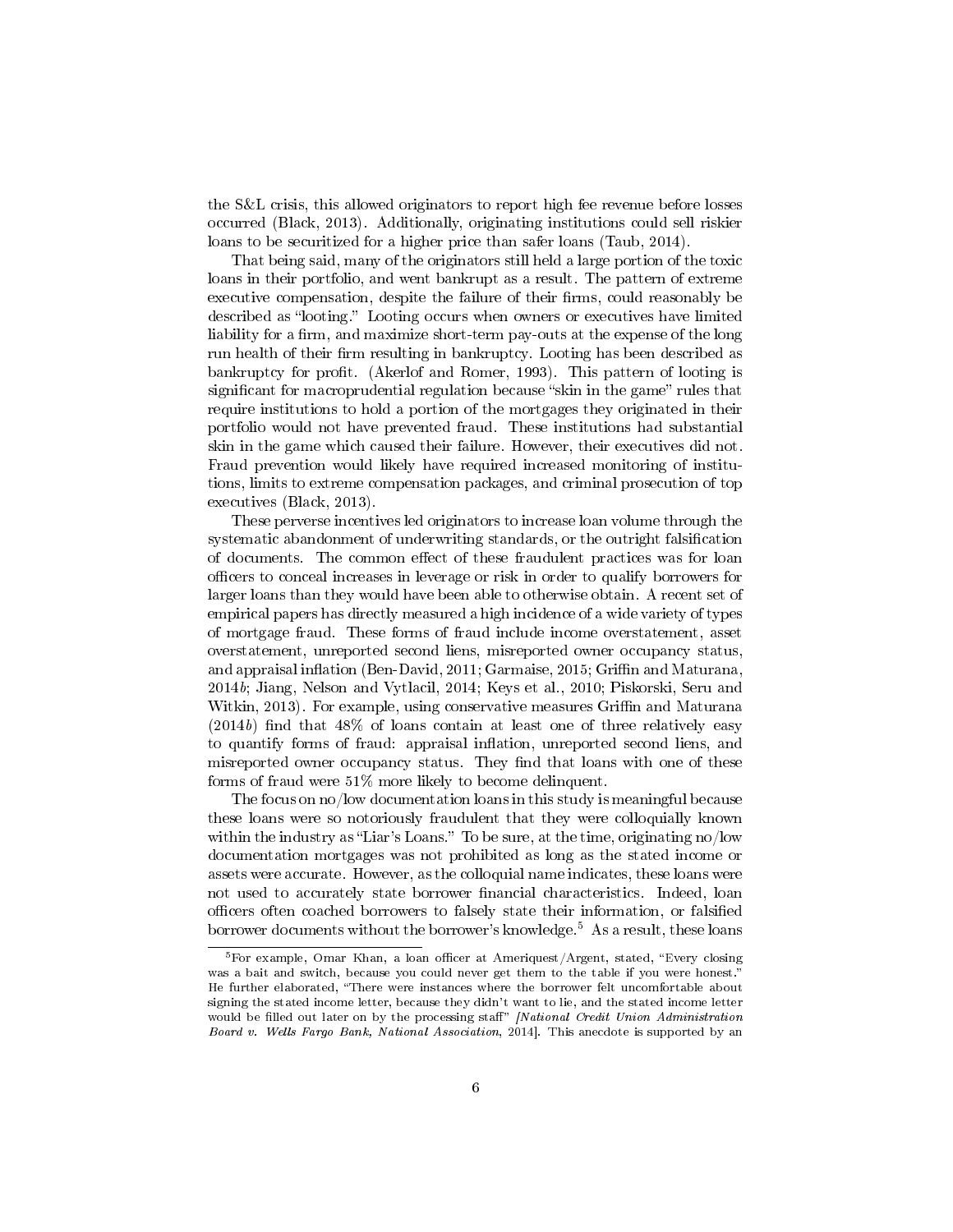performed particularly poorly. For example, Jiang, Nelson and Vytlacil (2014) estimated the effects of income overstatement on delinquency rates in Liar's Loans, and showed that the delinquency rate for these loans is 5-8 percentage points higher than the full documentation control group.<sup>6</sup> Most forms of Liar's Loans have now been prohibited.

This body of research has also shown that these forms of fraud were systematically concealed from investors who purchased securities based on these loans. For example, Piskorski, Seru and Witkin (2013) found that a "significant degree of misrepresentation exists across all reputable intermediaries involved in the sale of mortgages," [emphasis in original]. The sale of loans that were originated with fraudulent practices, or simply negligent underwriting, typically violated market regulations and contractual obligations. These rules require the accurate disclosure of loan quality; however, these practices obviously were not disclosed.<sup>7</sup> All major trustees have had numerous lawsuits initiated against them.<sup>8</sup> Forensic auditing has found that in some cases as high as 99% of the loans in an issuance were in violation of underwriting practices stated in offering documents. One court described the problem thus: "to accept that the Trustee was unaware of...reports and investigations [regarding underwriter and servicer misconduct would require the court to 'find that responsible officers of Defendants had been living under a rock" and that "[i]f the Trustee was indeed 'living under a rock,' it had no right to do so given it's role and responsibilities (Galdston, Kaplan and Gilmore, 2014). The estimate of excess losses is significant from the perspective of the investors. The estimate shows on average

FBI study, which found that 80% of fraud cases involved "collusion or collaboration" with industry insiders based on investigations and fraud reports (FBI, 2007).

 $6$ However, the authors emphasize that this should be seen as a conservative lower bound, because the identifying assumption is that the full documentation control group is free of fraud.

 $7$ The typical offering documents included prospectus supplements which described the quality of collateral underyling the securities. These documents tended to include boilerplate language similar to, Wells Fargo Bank's underwriting standards are applied by or on behalf of the Wells Fargo Bank to evaluate the applicant's credit standing and the ability to repay the loan, as well as the value and adequacy of the mortgaged properties collateral"  $\int$  General Retirement System of the City of Detroit v. Wells Fargo et al, 2009]. If the trustee discovered a breach of these representations and warranties, such as falsification of borrower financial characteristics, violations of assurances that loans were originated following proper underwriting standards, or that the appraisal value for the collateral was inflated, the "trustee must notify the appropriate parties and take steps to enforce the responsible parties obligation to cure, substitute, or repurchase the defective mortgage loans" [National Credit Union Administration Board v. Wells Fargo Bank, National Association, 2014]. It should be noted that origination practices that could be argued were simply negligent or dubious, but did not involve outright falsfication, were still fraudulent because they violated the representations made in offering documents.

 $8$ An older list of 58 lawsuits filed between 2008-2012 can be found in the appendix to Piskorski, Seru and Witkin (2013). However, this list is not exhaustive, as the 2009 class action lawsuit used in this paper was not on the list (General Retirement System of the City of Detroit v. Wells Fargo et al, 2009). In addition, several similar lawsuits have been filed for violations of the False Claims Act or the Financial Institutions Reform, Recovery and Enforcement Act (FIRREA), for actions such as misrepresenting the quality of loans to entities which insured these loans. A list of 31 lawsuits can be found at: http://www.buckleysandler.com/uploads/ 1082/doc/Recent-FIRREA-Cases\_BuckleySandler-LLP\_v20.pdf. Accessed August 12th, 2015.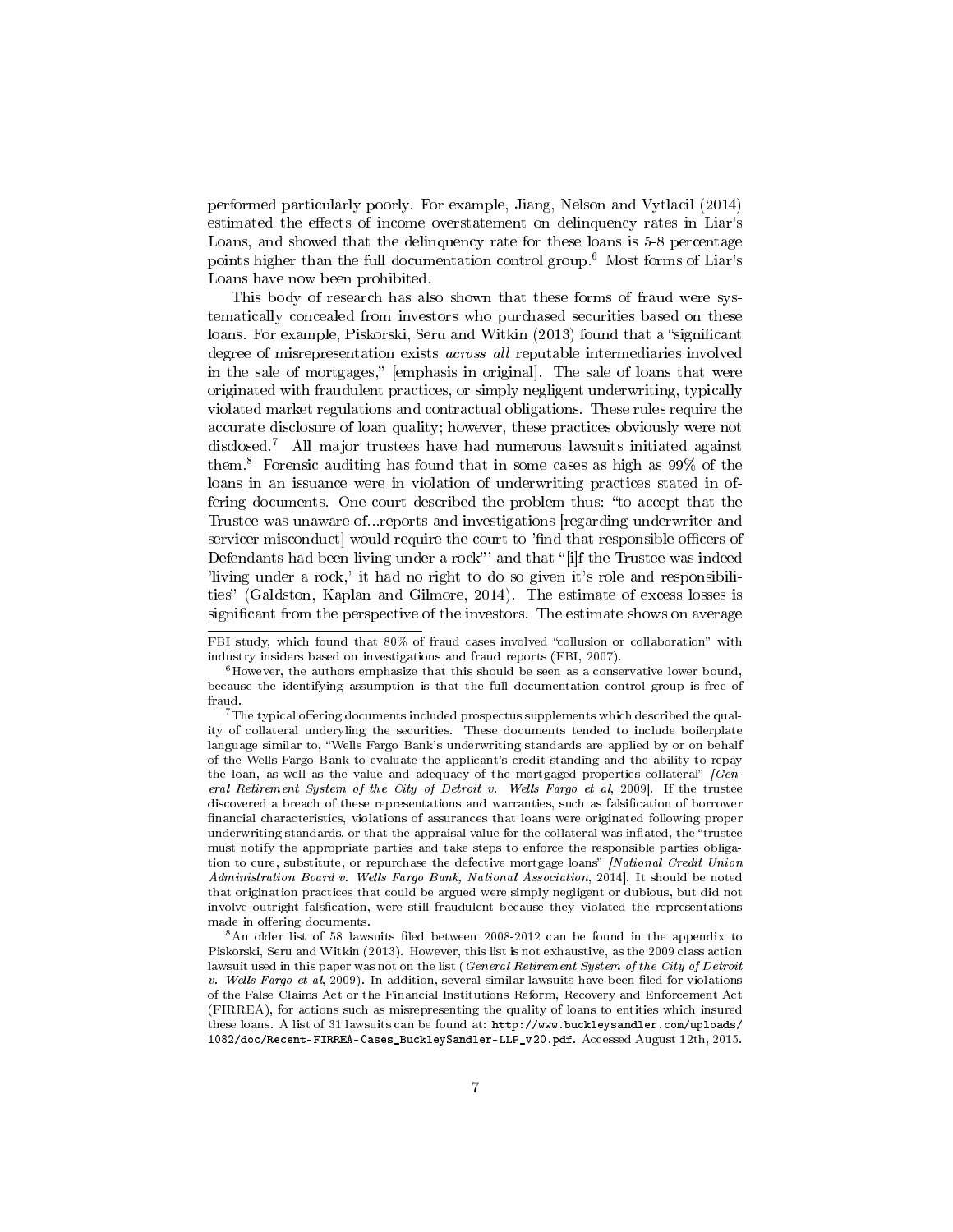how much more the fraudulent loans used as collateral for these securities lost in foreclosure than if the information disclosed about them was accurate rather than misrepresented.

In contrast to the problems with originating institutions that could reasonably be described as looting, the problems in the market for securities based on these loans are more accurately described as a "market for lemons." The term "lemon" refers to a car which is poor quality, or more generally to any product that is poor quality. A market for lemons is a market where good and bad quality products are sold, but where the buyers cannot know beforehand whether they are buying a good or bad product. In these markets bad products tend to push out good products because good and bad products must sell at the same price. Over the course of the housing bubble, it is clear that bad practices in this market had pushed good practices out because these problems were common to all major institutions involved in the sale of these securities (Akerlof, 1970).

As of writing, the empirical papers on mortgage fraud have primarily focused on directly observing the incidence of fraud, and constructing loan level estimates of the effects of fraud on delinquency. However, we would also expect the concealed leverage and risk to cause these loans to lose more in foreclosure than non-fraudulent loans. Ben-David (2011) provides a simple illustration of how fraud concealed increases in borrower leverage using the example of appraisal inflation in the 2006 sale of a condo in Chicago. The condo was worth \$235,000, but the builder was willing to inflate the price to \$255,000 and return the extra cash to the buyer at the closing table. The buyer could then use the extra \$20,000 as a down payment for a mortgage with a loan-to-value ratio of just under 95%. However, the true loan-to-value ratio was 100% because none of the borrower's own money was actually used for the down payment.<sup>9</sup> Due to this hidden increase in leverage, the loan would also be expected to lose more in foreclosure. This paper builds on the existing literature by estimating total excess losses for the entire market.

The estimates in this paper are also relevant for research that has shown that the geographic areas with high levels of fraud performed poorly during the Great Recession. These estimates of losses to foreclosure provide a quantitative description of one of the mechanisms that caused this poor performance. For example, Mian and Sufi (2015) construct a measure of fraudulent income overstatement on mortgage applications at the ZIP code level.<sup>10</sup> They find that high income overstatement ZIP codes performed significantly worse with higher default rates, negative income growth, increased poverty, and increased

 $9$ Alternatively, in some cases the buyer walked away with the money, used it to finance remodelings, or even to buy a new Mini-Cooper sports car in one instance. Also, loan originators often pocketed the extra money through high origination fees.

 $10$ They construct this measure as the difference in the annualized growth of income reported to the IRS, and reported on mortgage applications under the Home Mortgage Disclosure Act (HMDA). They find that the housing bubble period from 2002-2005 was unique in that the growth of income on mortgage applications reported in HMDA data substantially outpaced that reported on IRS documents, while in past periods the ratio of growth in income was constant. They find that this was driven by fraudulent income overstatement in the private label RMBS market.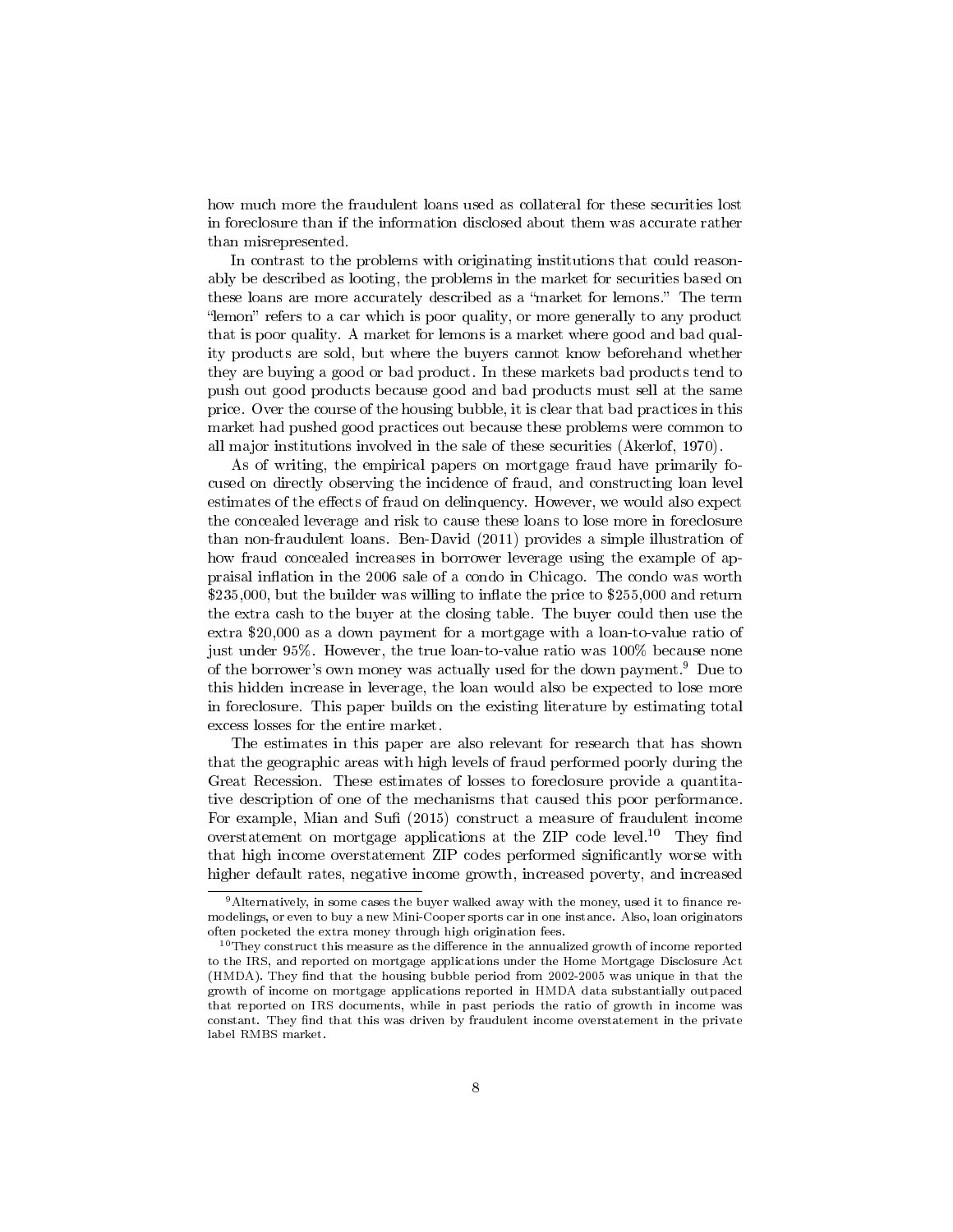unemployment. Additionally, Griffin and Maturana  $(2014a)$  find that areas with higher concentrations of originators who misreported mortgage information experienced a 75% larger relative increase in house prices from 2003 to 2006, and a 90% larger relative decrease from 2007-2012. The estimates of total and excess losses to foreclosure produced in this paper are significant for understanding the poor performance of these areas. Research has shown that foreclosures have large negative externalities which cause unnecesary destruction of wealth for everyone in a neighborhood. The large number of foreclosures that occurred during the financial crisis and Great Recession caused homes to be sold in a fire sale that depressed values for all houses in the neighborhood. The neighborhood wide reduction in house prices impaired all household balance sheets in an area, reducing aggregate demand. Research has shown that the causal effects of foreclosures during the financial crisis and Great Recession were responsible for roughly one-third of the decline in house prices, one-fth of the decline in residential investment, and one-fifth of the decline in auto-sales (Mian, Sufi and Trebbi, 2014).

## 3 Research Design

The research design section is organized into three parts. The first part presents the data description, the second presents the identification strategy and regression model, and the third discusses data-driven refinements for the control group. Refinements are necessary for the full documentation control group because the empirical literature has shown that full documentation loans in the private label RMBS market also had a high incidence of fraud. This contamination would cause comparisons based on the unrefined control group to understate the true effects of fraud on excess losses. Refinements to reduce the incidence of fraud in the full documentation control group are made using qualitative data from lawsuit documents, measures of high fraud ZIP codes, and and regression discontinuity models from the empirical literature.

#### 3.1 Data Description

The sample of loans used in this study comes from the Columbia Collateral File (CCF). The CCF is a large loan-level panel dataset that includes all loans used as collateral in private label RMBS for which Wells Fargo is a trustee. The data contains monthly observations for 139 variables that include measures such as loan characteristics and performance. The data begins in December 2006, which makes 2007 the first year for which complete data is available. In December 2007, the CCF contained roughly 4.2 million total loans; 2.4 million of these loans, or 58%, were Liar's Loans. By 2012 the number of loans in the dataset had fallen to roughly 1.8 million. This is largely due to the 1.5 million completed foreclosures that occurred.

Figure 1 shows the yearly outstanding balance of the the entire private label market, the CCF, and Liar's Loans in the CCF from 2002-2012. The private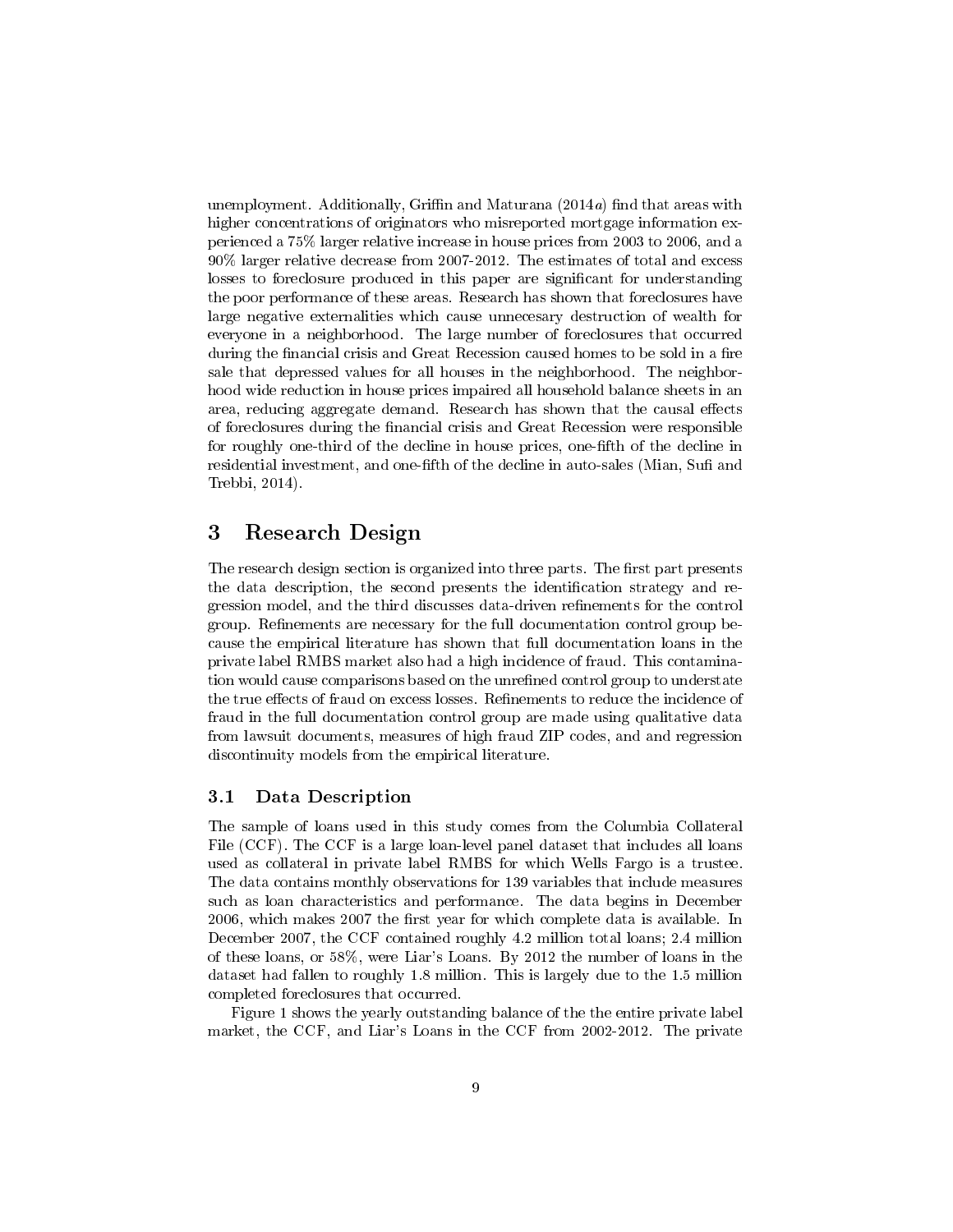label market grew rapidly from 2002 to 2007, almost tripling in value. After peaking at an outstanding balance of \$2.7 trillion in 2007, the market experienced severe losses and decline rapidly. The CCF was not a substantial portion of the market until 2005. However, it grew rapidly to account for just under 40% of market share in 2007 at an outstanding balance of \$1.05 trillion.

Descriptions of fraud suggest that the intensity of fraud increased through time peaking roughly from 2005-2007. Liar's Loans have been reported to be particularly bad in this time period. The growth of the share of Liar's Loans in the CCF mirrors this pattern. In 2003 the share was 40% of loans in the CCF. The share grew rapidly to peak at two-thirds in 2007. The share has remained high at about 60% from 2007-2012 (SIFMA, 2015).



The CCF data from 2007-2012 appears to be broadly representative of the entire market. In general, the data accounts for a substantial portion of the entire market and mirrors the growth of the market. Also, the summary statistics of observable risk measures are similar to those in Griffin and Maturana (2014b) and Piskorski, Seru and Witkin (2013). The dataset also contains loans originated by roughly 2000 different institutions.<sup>11</sup> However, there is also some reason to believe that the loans in the CCF performed better than average for the market. Wells Fargo was not found to be one of the ten originators with the highest incidence of fraud by Griffin and Maturana  $(2014b)$ . This is corroborated by anecdotal reporting that the subprime origination practices at Wells Fargo

 $11$ There were approximately 7000-8000 entries for originator names in the CCF. However, redundancies in originator names occur across numerous dimensions such as capitalization, slight variation in name, spacing, etc. Therefore the actual size of the list is likely closer to 2000 originators.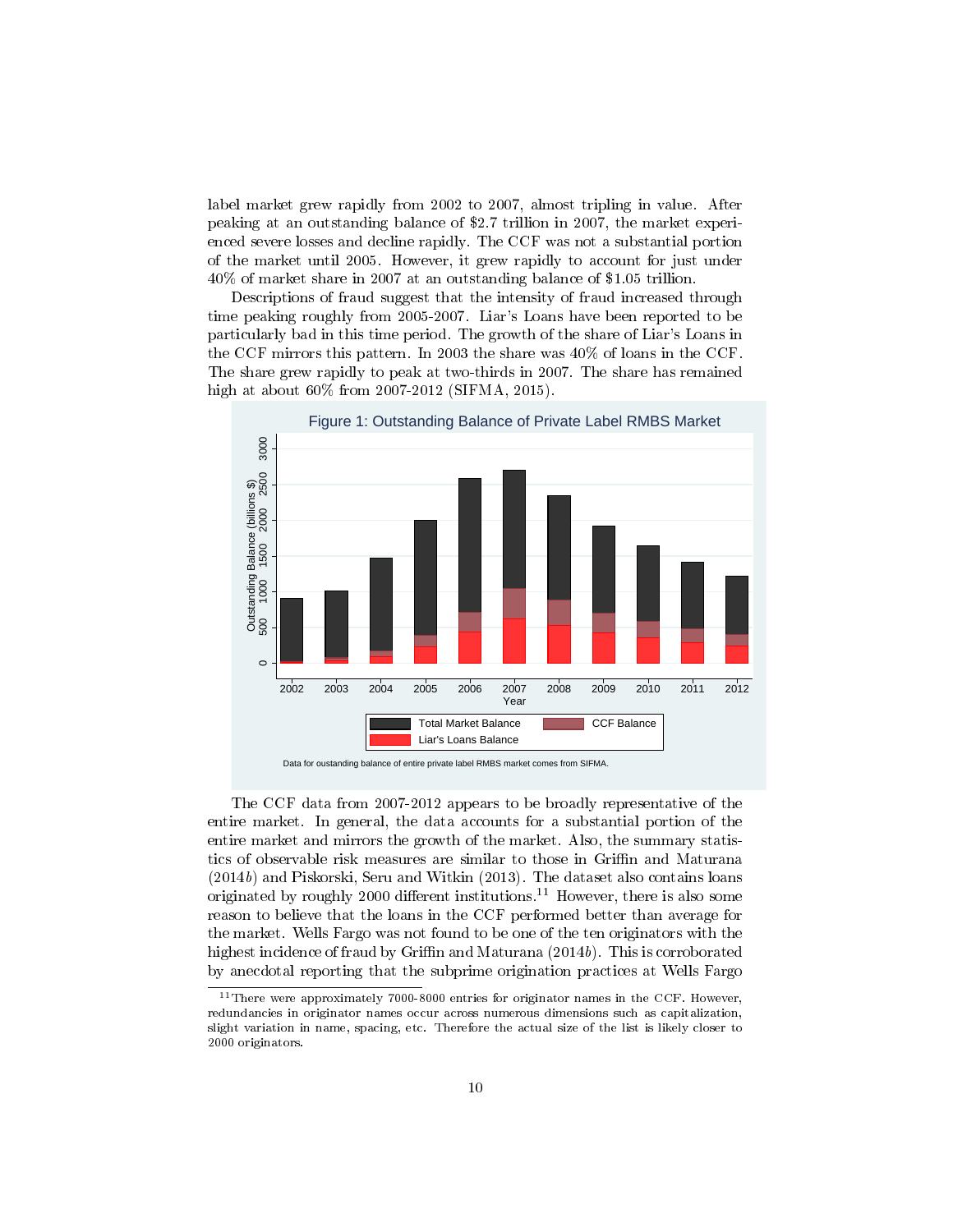were not as bad as for other institutions in the market. This led Wells Fargo to emerge from the crisis in a much better position than many other financial institutions.<sup>12</sup> Additionally, Wells Fargo has been the subject of fewer lawsuits than many other institutions.<sup>13</sup> Therefore, to the extent that fraudulent practices were less prevalent in the loans for which Wells Fargo was a trustee, the estimate of total and excess losses in this paper may understate losses to fraud in the entire market.

The main risk measures in this dataset are the FICO credit score and the loan-to-value (LTV) ratio. The LTV ratio is the ratio of the original loan balance to the appraisal value of the home and is a measure of the amount of leverage for a given mortgage. The LTV ratio measures the amount of equity in a home which serves as a cushion to absorb house price declines. The FICO credit score is an index of creditworthiness that measures the borrower's chance of default over the next two years. A higher credit score indicates a less risky borrower. The score is based on the amount of debt a borrower currently owes, the borrower's payment history, types of credit in use, the length of credit history, and new credit.

The sample of loans from this dataset is restricted to all mortgages that are 1st lien, owner occupied, originated between 2002-2008, with loan-to-value ratios between 70 and 100, FICO credit scores between 300 and 850, balances greater than \$30,000, and for which there are complete data. The pooled sample is built by merging the December data to provide a retrospective snap shot of the year. After these restrictions, the final 2007-2012 pooled sample includes slightly over 7 million loan-year observations. The sample also includes roughly 700,000 of the 1.5 million unique foreclosures. A large portion of foreclosures are typically dropped the month after the foreclosure sale is recorded, so dropped foreclosures are merged back into the December observations.

To my knowledge this study is the first to use this dataset in the context of measuring the effects of fraud on losses to foreclosure. However, the sample is compiled from trustee reports so it is most similar to the data used in Griffin and Maturana  $(2014b)$  and Piskorski, Seru and Witkin  $(2013)$ . The main advantage of this data relative to others used in the literature is that this data contains detailed information on losses to foreclosure. It is not clear if information on losses to foreclosure is availale in the other data sources used in the empirical literature. However, no other paper has measured losses in foreclosure due to fraud.

The ideal dataset for comprehensively estimating the total effects of fraud would be a loan-level panel set which included measures that recorded whether a loan was fraudulent or not, what type of fraud, and how intense the fraud was (i.e., whether income was overstated 5% or 50%). The obvious main disadvantage of data from the CCF is that it does not directly measure fraud in this manner. Others have been able to directly measure certain easy to quan-

<sup>12</sup>For example, see http://www.economist.com/news/finance-and-economics/ 21586295-big-winner-financial-crisis-riding-high

<sup>&</sup>lt;sup>13</sup>For example, Wells Fargo appears far fewer times than other institutions on the two lists of lawsuits in footnote 8.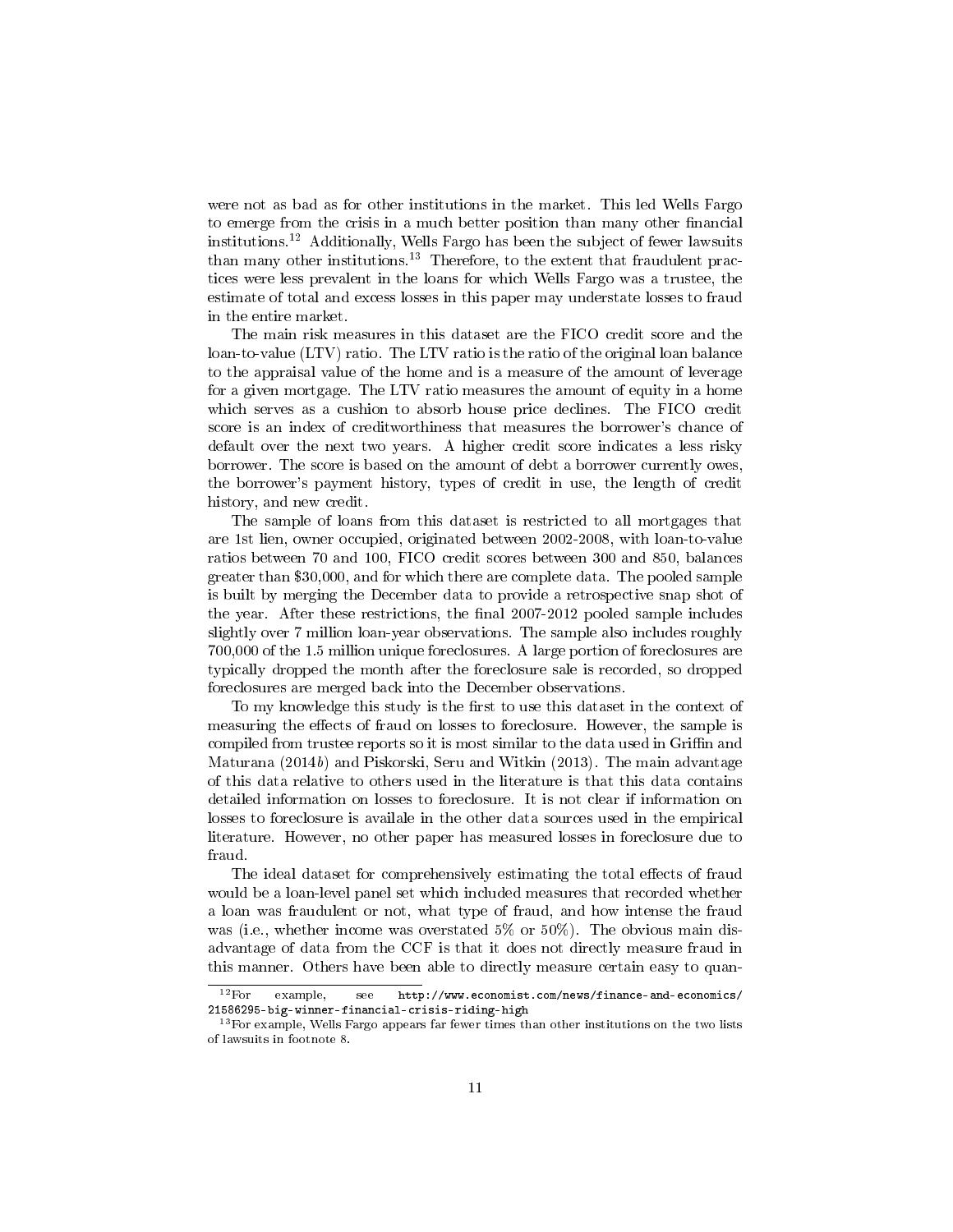tify types of fraud by matching loan-level records with data from other sources such as credit bureau records. However, these data come from large proprietary datasets which as of writing I do not have access to.

To address the limitation of not being able to directly observe all forms of fraud, I restrict the analysis to only estimating the effects of fraud on losses to foreclosure in no/low documentation loans. These loans were known colloquially within the industry as "Liar's Loans" because they were notoriously fraudulent. These loans were overwhelmingly used to overstate borrower income or assets. Therefore the estimates produced in this paper do not represent exhaustive estimates of losses due to all forms of fraud, but are limited to only measuring losses based on lack of documentation. Additionally, addressing this limitation also requires refinements to the full documentation control group to reduce the incidence of fraud. These refinements are detailed in the sub-section 3.3.

### 3.2 Identification Strategy and Regression Model

Fraudulent loans are expected to cause increased losses to foreclosure because most forms of fraud result in concealing borrower leverage and risk. This analysis identifies the causal effects of fraud on excess losses to foreclosure by comparing losses for loans in the no/low documentation treatment group with losses for loans with similar risk measures in a refined full documentation control group. Excess losses in the treatment group which cannot be explained by observable risk measures are consistent with the causal effects of fraud.

The mean differences in losses to foreclosure between treatment and control groups can be decomposed into two portions.

 $E[L|D_i = 1] - E[L|D_i = 0] = \{P(FC|D_i = 1) - P(FC|D_i = 0)\}E[L|FC, D_i = 0]$  $1] + \{E[L|FC, D_i = 1] - E[L|FC, D_i = 0]P(FC|D_i = 0),\}$ 

where  $L =$ loss in foreclosure,  $FC =$  foreclosure, and  $D_i$  is an indicator variable coded 1 for the treatment group. The first of these terms is the increase in losses due to the extra foreclosures caused by fraud. The second term is the increase in losses for Liar's Loans conditional on foreclosure (Angrist and Pischke, 2008).<sup>14</sup>

I use a simple linear regression models to estimate these effects in two steps. The regression model is:

 $y_{izt} = \alpha_z + \gamma_t + \beta_0 + \beta_1 * D_i + \Lambda * X_i + \epsilon_i$ ,

where  $y_i$  is one of four outcome variables,  $D_i$  is the binary treatment variable,  $X_i$  is a vector of controls,  $\alpha_z$  is a set of ZIP code level fixed effects, and  $\gamma_t$  are loan-year observation fixed effects. Standard errors are clustered at the ZIP code level for all models. This model is run for the pooled sample of loans; however, the results are robust to running the model for each year seperately.

The first set of regressions measures estimates the increase in the foreclosure rate using an indicator variable coded 1 for loans that were foreclosed on during a year. The second set of regressions measures the increase in losses in dollars

<sup>14</sup>In addition to conditioning on foreclosure and treatment status, these means also need to be conditioned on appropriate controls. These subscripts have been omitted to facilitate ease of presentation.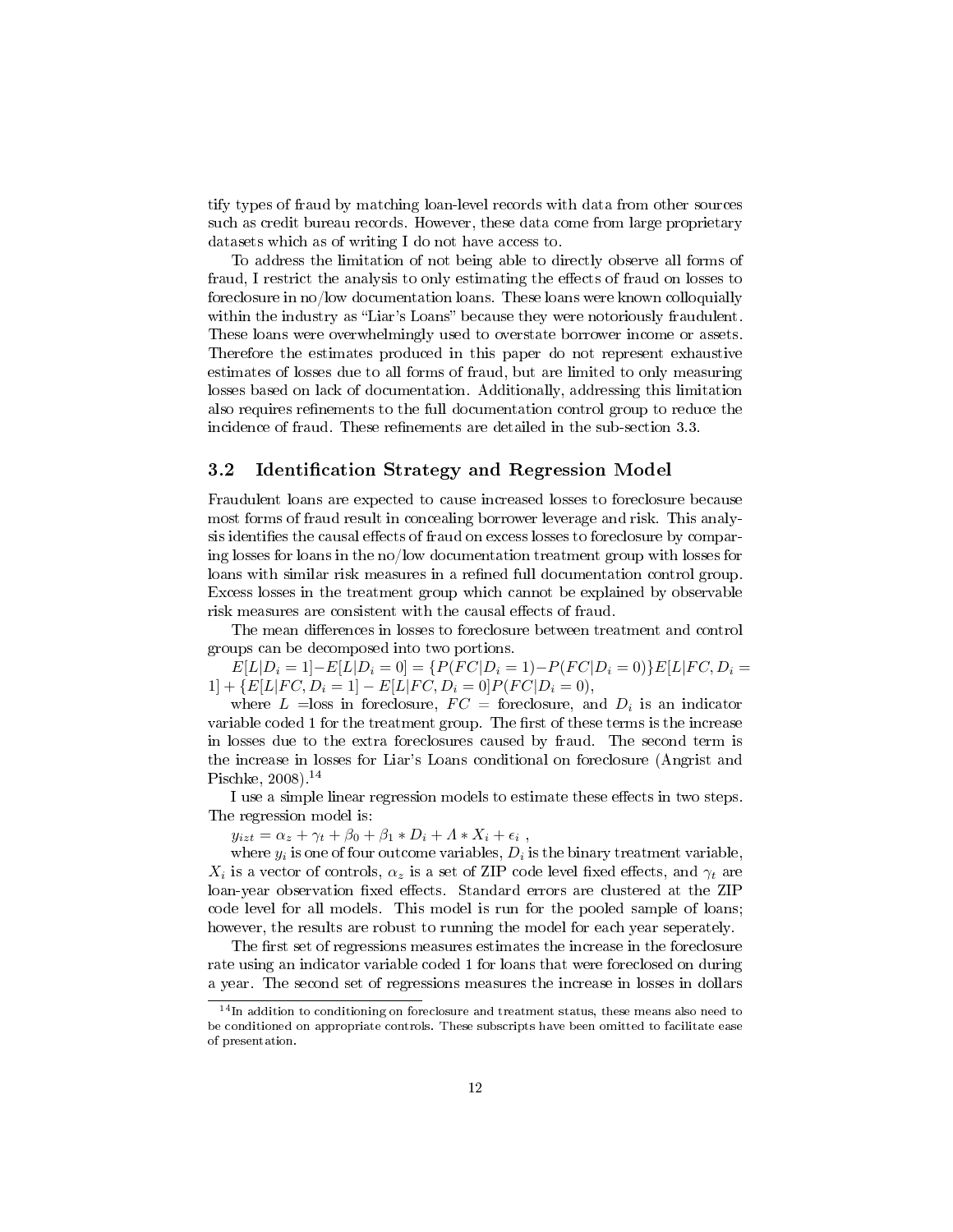using data from the variable loss on liquidated property. This variable likely includes all home forfeiture actions more broadly, such as short sales or deeds in lieu. These actions are all substantially similar to foreclosure because they require loss of the home. I also estimate extra delinquencies using an indicator variable coded 1 for loans that were delinquent at least once during the year. Finally, I estimate losses as a share of the original balance. This helps normalize losses to foreclosure to help ensure that the dollar value estimates are accurate. Foreclosure and delinquency rates are estimated in the full pooled sample, while losses are estimated conditional on foreclosure.

The set of controls includes risk measures, loan type, loan purpose, origination years, and original balance. The principal risk measures employed are the loan-to-value (LTV) ratio and FICO score. A set of indicators for low, medium, and high LTVs are used for the regressions. Low LTVs are those with LTVs of 80 and under, which is the traditional cut off for the classic mortgage. High LTVs are those with LTVs of 95 or higher because this is a common cut-o for inclusion into RMBS pools. LTVs between 80 to 95 are considered medium leverage mortgages.

Indicators are also included for FICO credit scores. The OCC Mortgage Metrics report defines subprime loans as those with FICO scores less than 620, alt-A loans as those with FICO scores between 620 and 660, and prime loans as those with FICO scores above 660. In addition an indicator is also included for FICOs greater than 760, which is the cut off for the "FICO High Achievers"  $list.$ <sup>15</sup>

Indicator variables for loan type and purpose are also included in the regressions as well. The dataset has two broad types of mortgages: fixed rate and adjustable. Fixed rate mortgages are typically considered the least risky, while adjustable rate are considered higher risk. Finally, indicator variables for origination year and observation year are also included.

Formally, identification depends on  $E[\epsilon_i|D_i, X_i, \alpha_z, \gamma_t] = 0$ . This condition should be largely satisfied because the highly detailed micro data allows for fine-grained controls for risk measures, geographic shocks, or different shocks by year. Comparing loans with similar risk measures, in the same ZIP codes, and within the same years should eliminate selection bias on observables. In addition, I conduct the Oster (2014) robustness test in section 5 to assess the stability of estimated coefficients due to selection on unobservables.

There are also two known problems with this identification strategy. These problems would both cause the estimates to understate the true causal effects of fraud on losses to foreclosure. The first problem is that estimating excess losses conditional on foreclosure introduces the conditional-on-positive selection bias. The estimate of excess losses conditional on foreclosure can be decomposed into a causal effect and a selection bias. Selection bias arises due to fraud changing the composition of those who are foreclosed on (Angrist and Pischke, 2008). In this case, the bias likely understates the true effects of fraud because fraud

 $^{15}$ This definition comes from myfico.com. Accessed 6-25-2015 from: http://ficoforums.myfico.com/t5/Understanding-FICO-Scoring/ Expanded-quot-FICO-High-Achievers-quot-scores-of-760-and-above/td-p/111525.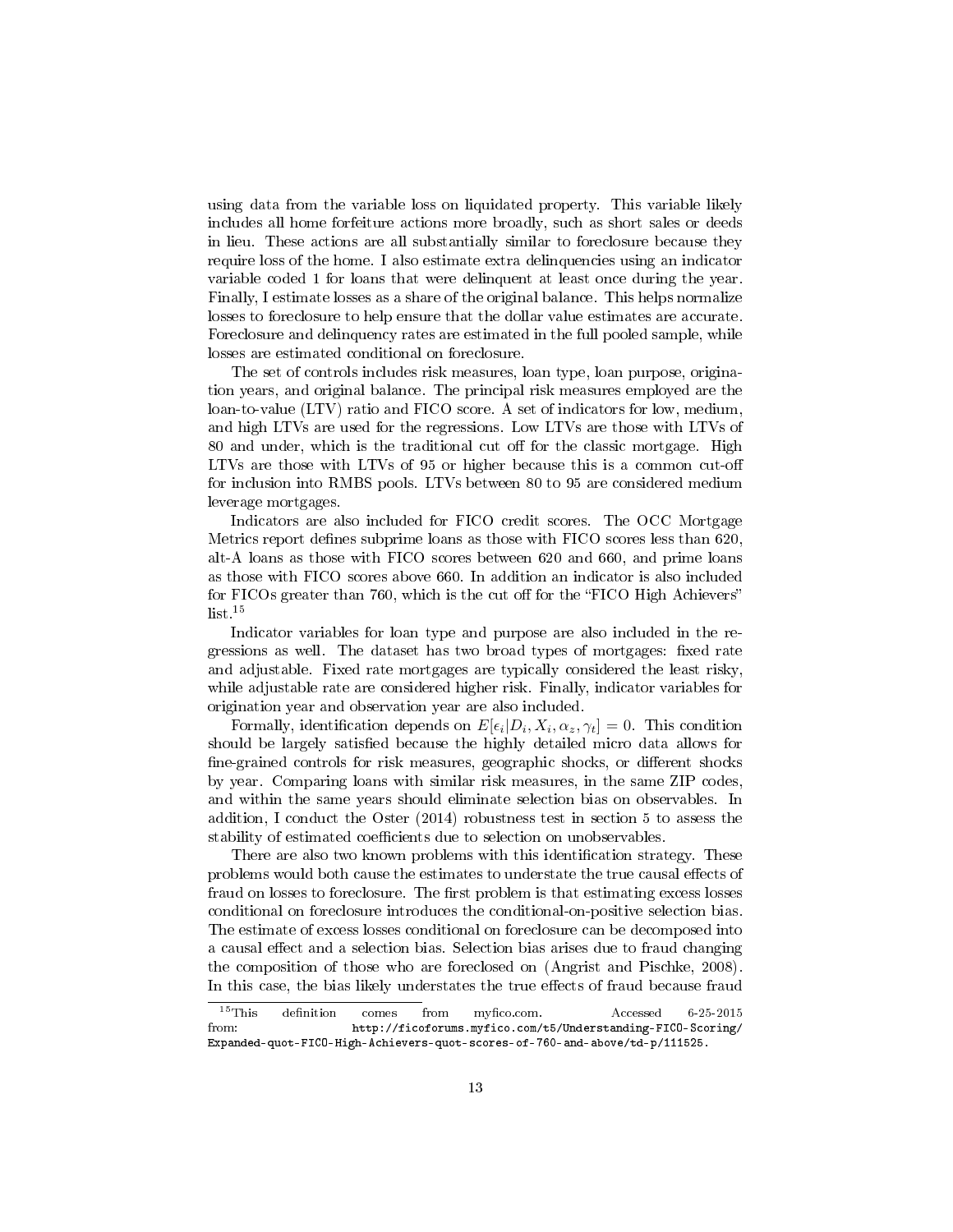lowers the threshold for those that are foreclosed on in the treatment group. At the margin, the set of foreclosed loans in the Liar's Loans group should therefore be larger and contain more borrowers who were less risky than the full documentation group. This selection bias would understate average losses. Thought of slightly differently, the set of borrower's who were selected into foreclosure in the full documentation group were more risky on average ex-ante because they ended up in foreclosure despite having better loans. The inclusion of appropriate controls for risk to some extent should mitigate some of this selection bias, but it is unlikely to completely eliminate it. That being said, the estimation of the effects of fraud on delinquency and foreclosure rates are unaffected by this bias and still have a causal interpretation. To the extent that risk controls do not mitigate this selection bias, the estimates of losses conditional on foreclosure in this paper would understate the true causal effects of fraud.

The second problem with this identification strategy is the presence of fraud in the full documentation loan control group. This problem has been well documented in the existing research and would cause the estimate of excess losses to understate the true effects of fraud (Jiang, Nelson and Vytlacil, 2014). For example, the widespread incidence of fraud in full documentation loans in this market was confirmed by Griffin and Maturana  $(2014b)$ . They found that roughly half of full documentation loans contained at least one of three easy to measure types of fraud: appraisal overstatement, misreported owner occupancy status, or unreported second liens. Therefore, refinements to the control group to remove full documentation loans with a high probability of fraud are necessary and will be described in the next section. Surprisingly, Griffin and Maturana (2014b) also found a similar incidence of fraud between full documentation and Liar's Loans for these measures. However, Griffin and Maturana  $(2014b)$  were not able to estimate differences in income or asset overstatement which is likely the main dimension of fraud on which no/low and full documentation loans differ. Therefore, the comparison of these loans should still provide an estimate of meaningful differences in fraud provided that refinements are made to the control group. To the extent that the refinements do not completely purge fraud from the control group, we would also expect the estimates in this paper to underestimate the true causal effects of fraud. For these reasons, the estimates produced in this paper are best interpreted as a conservative lower bound for the true causal effects.

#### 3.3 Refinements to the Control Group

I make two refinements to the control group to remove loans with a higher probability of containing fraud. First, I use qualitative information from lawsuit documents concerning the actual loans in the dataset to remove loans originated by institutions notorious for employing fraudulent practices. Second, I remove loans from ZIP codes with high levels of fradulent income overstatement on mortgage applications. I then use regression discontinuity models based on those in the empirical literature to confirm the presence of fraud in the control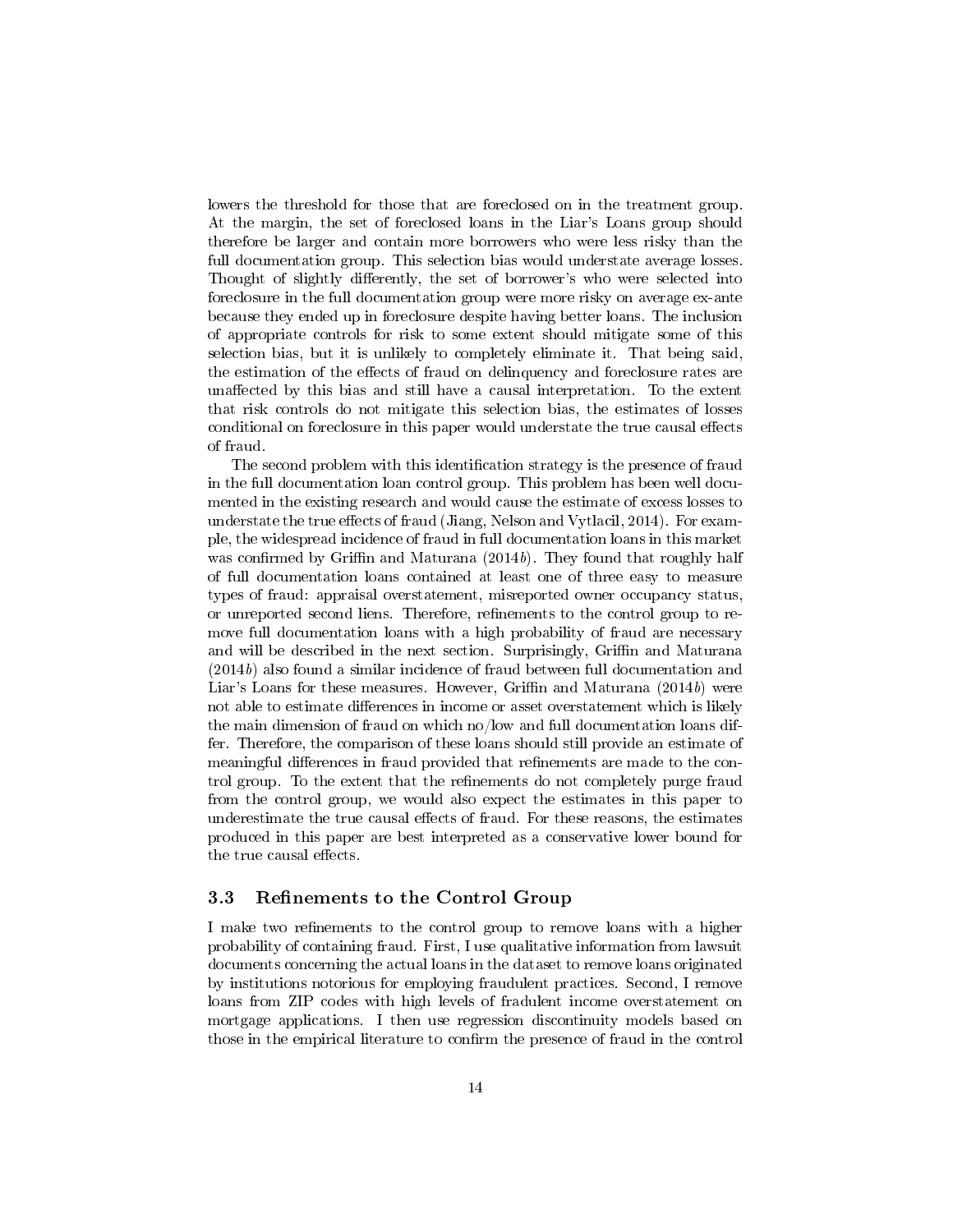group, and show that the refined control group is meaningfully freer of fraud than the unrefined control group.

The sample of loans used in this article is from the Columbia Collateral File (CCF) which includes all publicly available collateral files for RMBS for which Wells Fargo serves as a trustee. Wells Fargo has been sued at least twice for misrepresenting the qualities of these loans in offering documents. In 2011, Wells Fargo settled a class action law suit for approximately \$125 million with several retirement funds that sustained large losses on RMBS purchased from Wells Fargo [General Retirement System of the City of Detroit v. Wells Fargo et al, 2009]. As of time of writing, Wells Fargo is also being sued by the National Credit Union Administration (NCUA) for severe losses on \$2.4 billion in RMBS purchased by five credit unions, which caused the liquidation of the five institutions *[National Credit Union Administration Board v. Wells Fargo* Bank, National Association, 2014].

These lawsuits provide important qualitative information concerning the high incidence of fraudulent practices at particular loan originators, with a total of twenty-five institutions discussed in depth in both lawsuits. High fraud originators are one of 25 institutions whose fraudulent practices were described in depth in either lawsuit document, while low fraud originators are institutions who are not mentioned in either lawsuit document.<sup>16</sup> Even though the high fraud originators are only 25 institutions out of a possible list of approximately 2000 institutions, these originators were also some of the larger institutions and originated approximately half of the loans in the sample with data recorded for originator name, depending on year. While the study makes use of lawsuit documents which target Wells Fargo, this study should not be interpreted as singling out Wells Fargo for uniquely poor practices. Deceptive practices were common to all institutions in this market, and all trustees have had numerous lawsuits initiated against them. Moreover, as discussed above there is reason to believe that the practices at Wells Fargo may have been less fraudulent than average for this market.

Two regression discontinuity models based on loans clustering at LTV intervals of 5 are used to confirm fears of the presence of fraud in the unrefined full documentation control group, and that the refinements provide a control group more free of fraud. Griffin and Maturana  $(2014b)$  find that a large portion of loans in this market were discontinuously clustered at LTV intervals of 5 units  $(75, 80, 85, etc.)$  which can be seen in Figure 2 below. They find that appraisal overstatement was consistently higher for clustered loans, and that these loans consistently defaulted at a much higher rate. They conclude that this pattern is more consistent with appraiser's targeting home valuations given by loan officers

 $^{16}$ The originators named in the NCUA lawsuit are: Ameriquest/Argent, Bank of America, Countrywide, Decision One, DLJ, First Franklin, Fremont, GreenPoint, Impac, Morgan Stanley Mortgage Capital, National City, New Century, Option One, Paul Financial, RBS/Greenwich Capital, WMC Mortgage Corp; and the originators named as defendants or named in testimony in the retirement fund lawsuit are: American Home Mortgage (named in testimony), Bank of America, Bear Stearns, Citigroup, Credit Suisse, Deutsche Bank, Goldman Sachs, Merrill Lynch, RBS/Greenwich Capital, UBS, and Wells Fargo.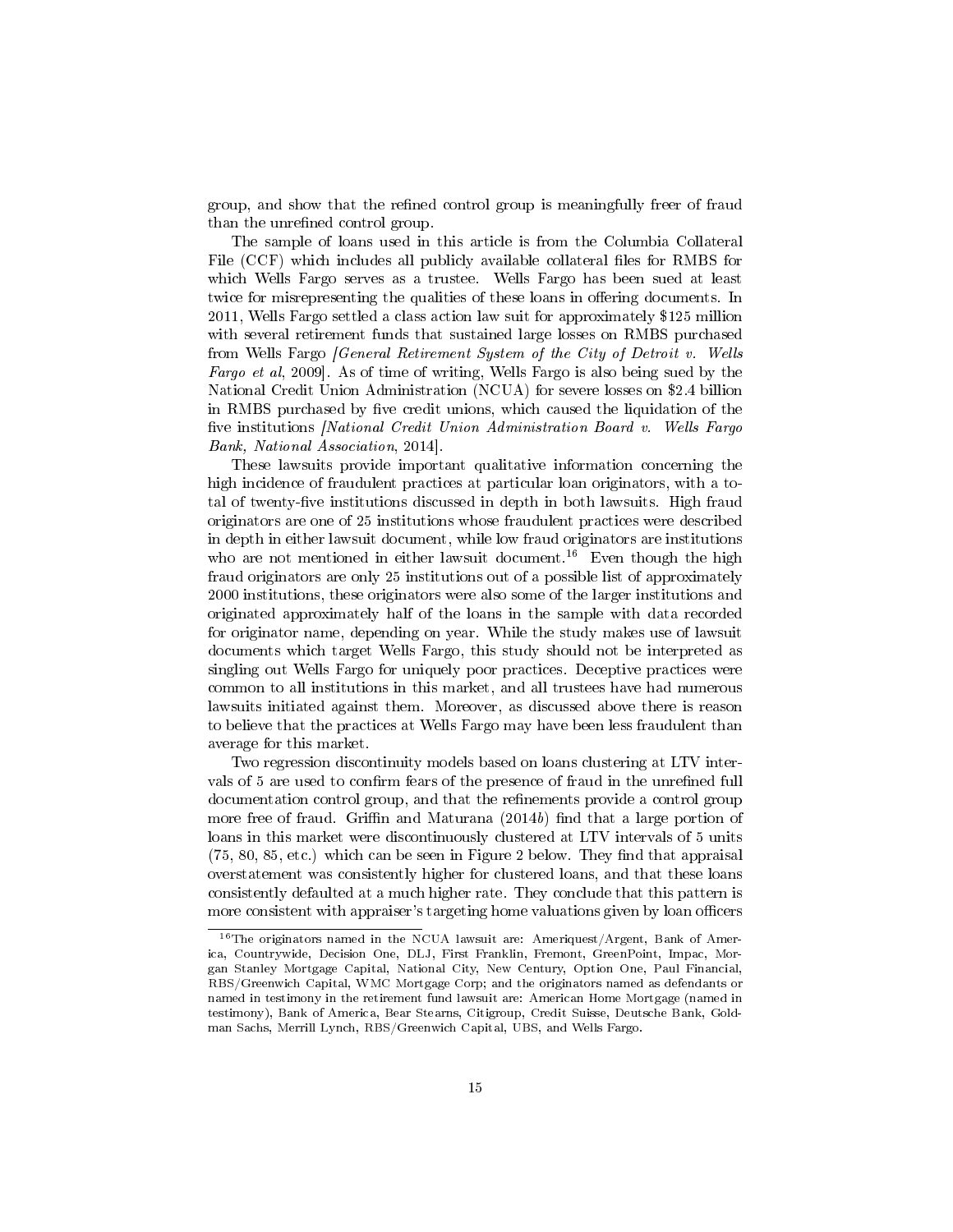than with a random pattern of mistakes.



The first model measures excess losses at the LTV intervals. The regression discontinuity model measures the increase in negative outcomes for loans clustered at the LTV intervals of 5, which have been shown to have a higher incidence of fraud. The regression discontinuity model includes an indicator for clustered loans, and controls for a fourth degree polynomial of LTV. The model is:

 $Y_i = \alpha_z + \beta_0 + \beta_1 Z_0 + \beta_2 l t v + \beta_3 l t v^2 + \beta_4 l t v^3 + \beta_5 l t v^4 + \Gamma X_i + \epsilon_i,$ 

where  $Z_0$  is an indicator variable for loans with clustered ltv values, and the rest of the controls are the same as those used in the main regressions. The excess losses measured by the estimated coefficient for  $Z_0$  are distinct from the excess losses presented as the main result. The coefficient for  $Z_0$  measures excess losses for loans at the LTV interval compared to loans within the same documentation type not at the LTV interval, rather than compared to a fraudfree control group. Therefore, this is a useful tool to measure the incidence of fraud within a single documentation type, but not across types. Results for this test can be seen in Table 1 and Figure 3 below.

The second model based on this discontinuity is to use the McCrary (2008) heaping test for manipulation of the running variable. This test measures the threat to identification in regression discontinuity designs of agents strategically manipulating treatment status. The test first divides the data into a rough histogram based on the running variable, and then smooths the histogram on either side of the breakpoint being tested. Manipulation of treatment status would produce heaping at the breakpoint, which is measured as the log difference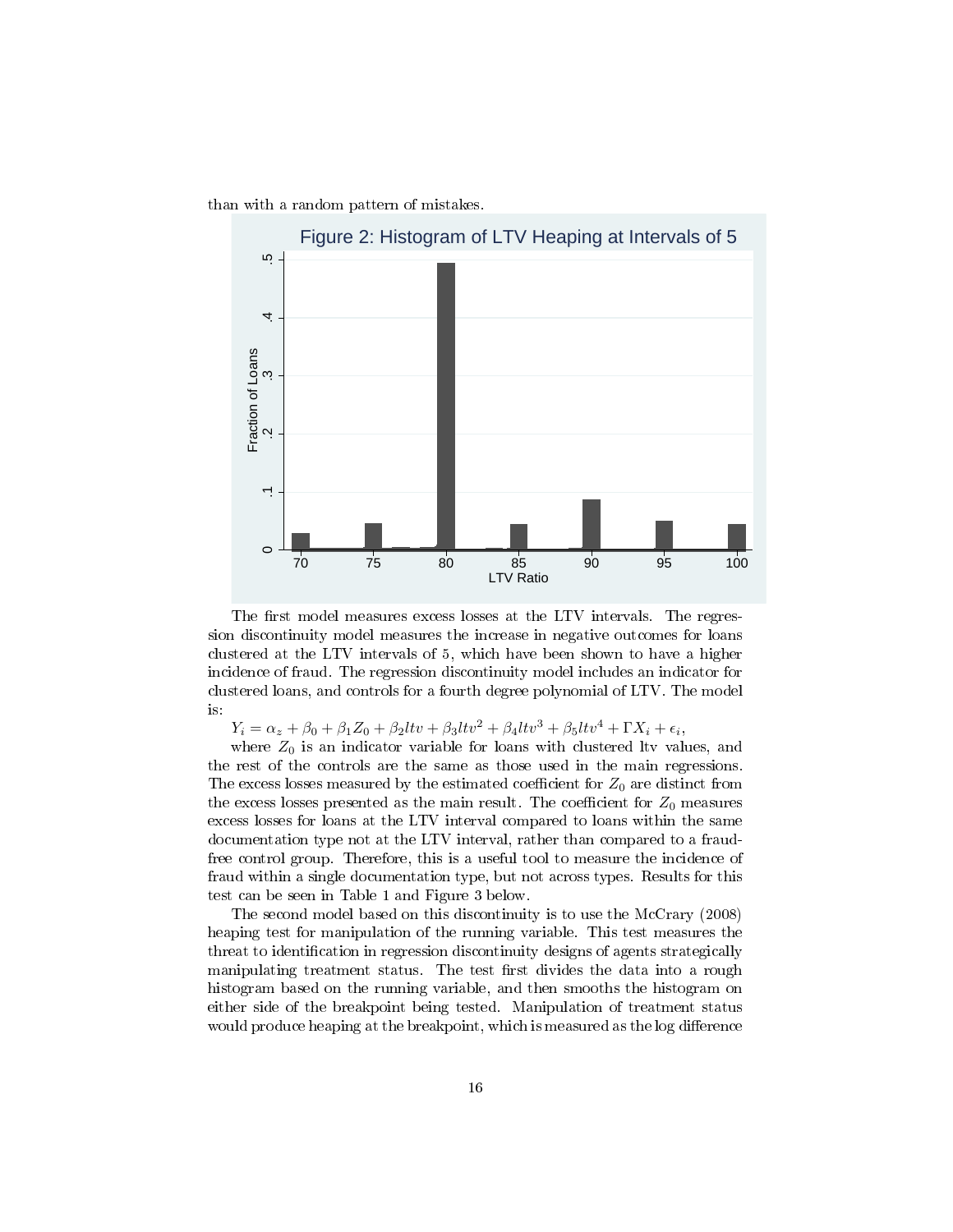in the height of the smoothed polynomials tted on either side of the breakpoint. This test is relevant to the current analysis because it is likely that a substantial portion of the heaping seen at LTV intervals of 5 comes from loan officers telling appraisers to target a specific valuation price that would produce the desired LTV ratio. The heaping test only allows a single breakpoint to be tested, so the data are recentered around the LTV intervals. The default bin size of 1 and bandwidth are used. Results for this test are presented in Table 1 and Figure 4 below.

|              | <b>Excess Negative Outcomes</b> |             | Excess Heaping |        |  |
|--------------|---------------------------------|-------------|----------------|--------|--|
|              | Loss/Orig Balance               | $Loss($ \$) | Log Difference | Ν      |  |
| Full Doc     |                                 |             |                |        |  |
| Unrefined    | $0.00739***$                    | 2734.3***   | 3.24           | 296657 |  |
|              | (4.44)                          | (6.92)      | (.003)         |        |  |
| High Fraud   | $0.0127**$                      | 3971.9***   | 3.65           | 66327  |  |
|              | (3.35)                          | (3.91)      | (.008)         |        |  |
| Semi-Refined | $-0.00241$                      | 1939.3      | 3.18           | 57769  |  |
|              | $(-0.61)$                       | (1.88)      | (.007)         |        |  |
| Refined      | $-0.00557$                      | 1634.8      | 3.40           | 15379  |  |
|              | $(-0.60)$                       | (0.75)      | (.014)         |        |  |
| No Doc       |                                 |             |                |        |  |
| Unrefined    | $0.0139***$                     | 5400.7***   | 3.43           | 374910 |  |
|              | (9.29)                          | (11.08)     | (.003)         |        |  |
| High Fraud   | $0.0152***$                     | 6289.2***   | 3.64           | 90430  |  |
|              | (5.16)                          | (5.58)      | (.007)         |        |  |
| Semi-Refined | $0.0101***$                     | 4958.9***   | 3.41           | 108424 |  |
|              | (3.21)                          | (5.74)      | (.005)         |        |  |
| Refined      | $0.0208***$                     | 5764.6**    | 3.39           | 22140  |  |
|              | (3.59)                          | (2.59)      | (.011)         |        |  |

Table 1: Results for Excess Losses and Heaping from Regression Discontinuity Models Based on LTV Clusters

\*  $p < 0.05$ , \*\*  $p < 0.01$ , \*\*\*  $p < 0.001$ 

This table presents results from regression discontinuity models based on loan clustering at LTV intervals of 5, by documentation type and level of refinement. Columns 1 and 2 present results for excess losses, with t-statistics in parentheses. Column 3 presents results from the McCrary heaping test (log-difference) with standard errors in parentheses. Column 4 presents the total number of loans (N) by level of refinement. The unrefined group uses all loans within a documentation type. The high fraud group uses all loans from high fraud originators within a documentation type. The semi-refined group removes all loans from high fraud originators. The fully refined group also removes all loans from high fraudulent income overstatement zip codes.

Table 1 presents results from the two tests. Columns 1 and 2 show results for excess losses, while column 3 presents results from the McCrary test. T-statistics are reported in parentheses for excess losses while standard errors are reported in parentheses for the heaping test. The table compares regression discontinuity results for the unrefined full documentation control group, full documentation loans from high fraud originators, the semi-refined full documentation control group which removes full documentation loans from high fraud originators, and the fully refined full documentation control group which removes loans from high fraud originators as well as those originated in ZIP codes above the median level of fraudulent inome overstatement. These groups are also compared for no/low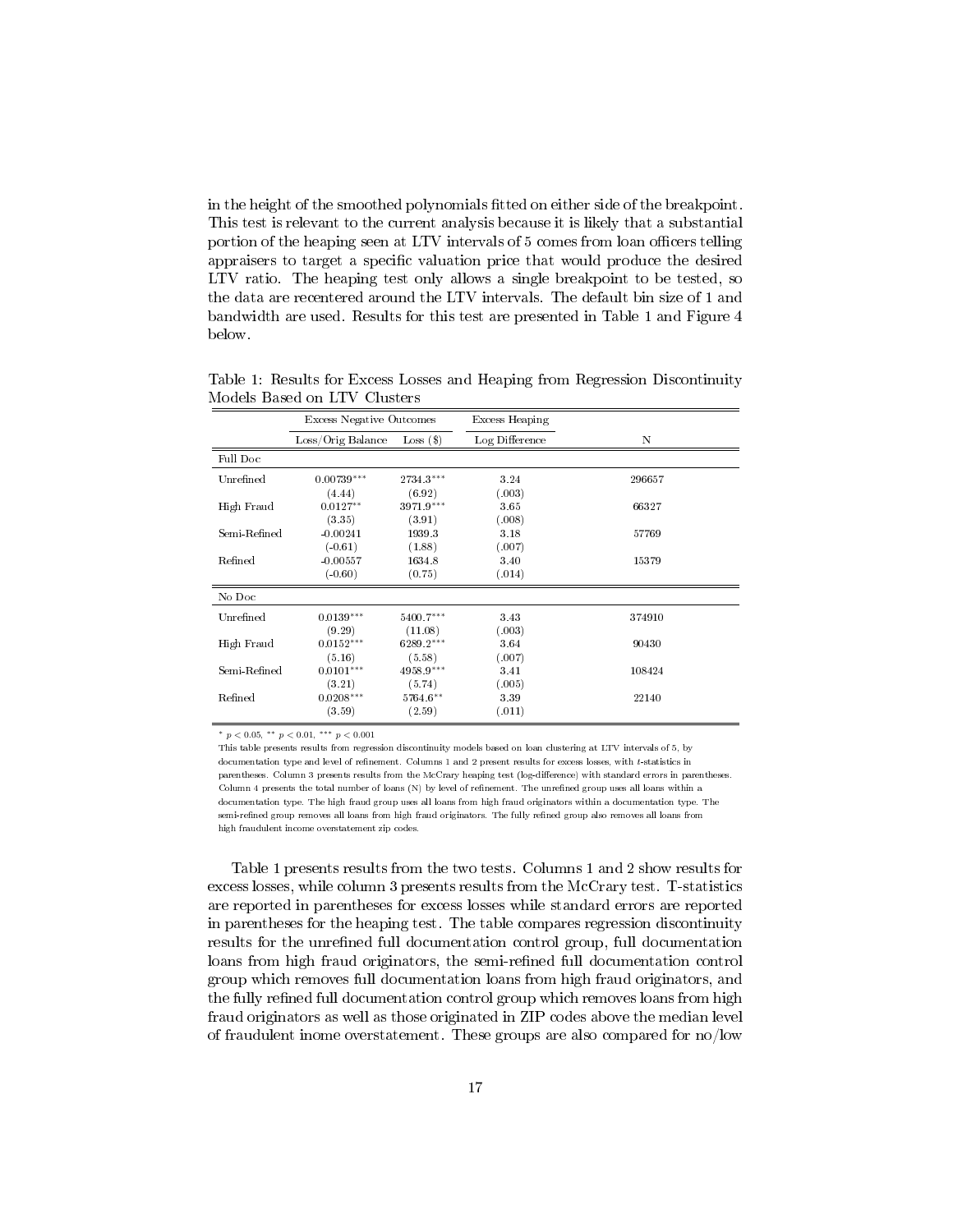$d$  documentation loans. The basic findings in this table are 1) the unrefined sample of full documentation loans shows measures consistent with fraud, while 2) both semi- and fully-refined full documentation control groups exhibit fewer measures associated with fraud than the full documentation control group. Additionally, measures consistent with fraud are found for both semi- and fully-refined no/low documentation groups, so it is unlikely that the null finding for semi- and fullyrefined full documentation loans is spurious.

The test for excess losses showed that unrefined full documentation and high fraud full documentation loans clustered at LTV intervals of five exhibited excess losses, relative to loans in these groups not clustered at LTV intervals. Excess losses for these groups ranged from roughly \$3,000-\$4,000 dollars. Unrefined and high fraud no documentation loans also showed excess losses which were larger than those estimated for full documentation loans in these categories by roughly \$2500. In contrast to unrefined and high fraud full documentation loans, semi-refined and fully refined full documentation groups did not exhibit statistically significant excess losses. However, semi-refined and fully-refined no documentation groups did exhibit excess losses similar to unrefined and high fraud groups. This suggests that the null finding for semi- and fully-refined full documentation groups is not spurious.

The results for the excess losses for loans clustered at LTV intervals can also be seen in Figure 3. Figure 1 displays excess losses for the unrefined control group, high fraud full documentation loans, and the fully refined control group. The graph shows that excess losses for the unrefined control group and high fraud full documentation loans consistently reach local maximums at the LTV intervals of five, shown with reference lines. For these two groups, the local spikes all consistently coincide with the LTV intervals. However, this pattern does not occur for the refined control group. The spikes in excess losses for the refined control group almost all occur away from the LTV intervals of 5, with approximately equal amounts occuring above as below the LTV intervals. This suggests that the pattern of losses for the refined control group is more random, while the pattern for the other two groups is not.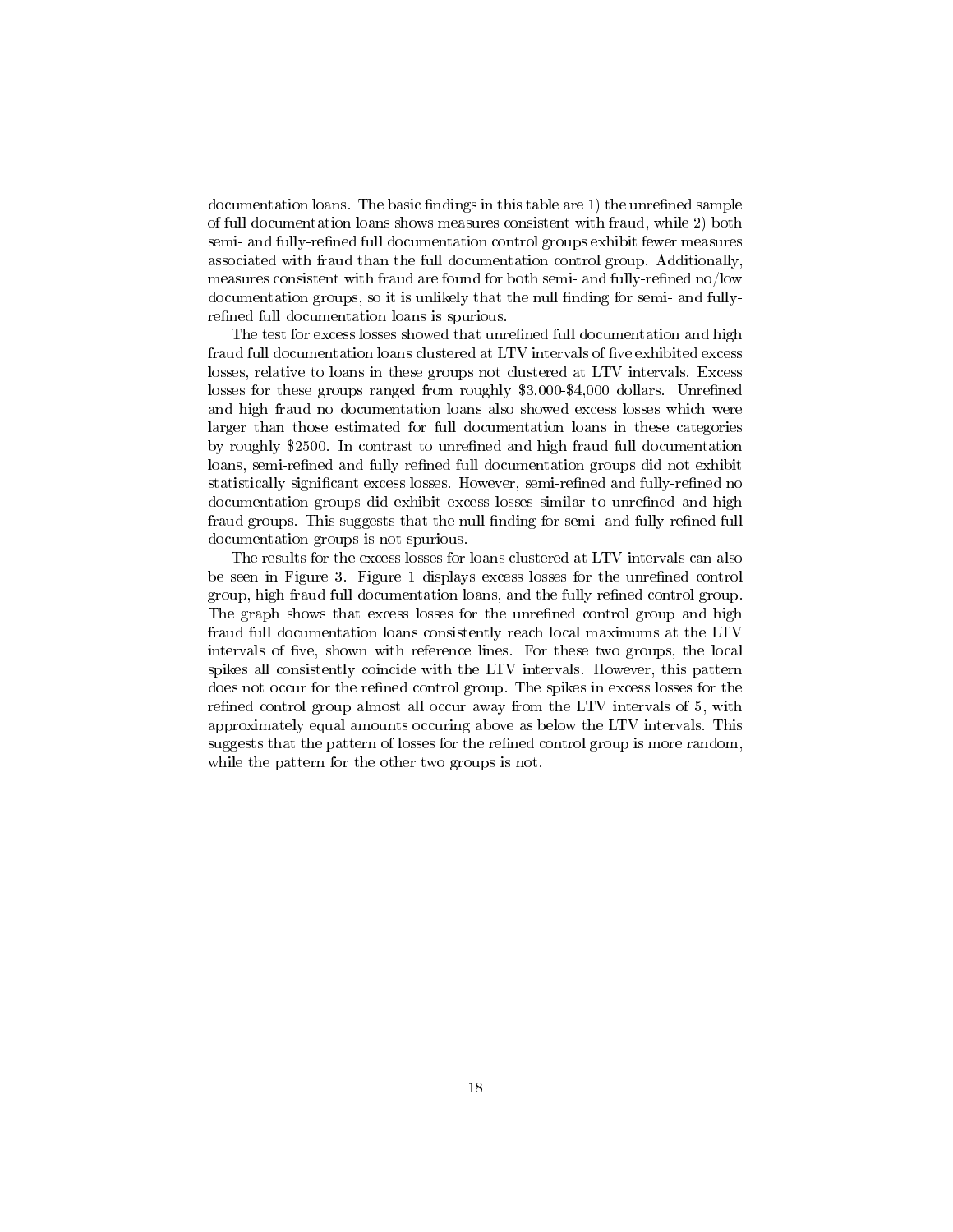

The McCrary tests in Table 1 showed significant heaping for all groups. However, high fraud loans showed consistently more heaping than any other group. When considered with the positive excess losses, this suggests that the full documentation loans from high fraud originators are appropriate for removing from the control group. The semi- and fully-refined groups also still exhibited excess heaping. While this heaping was not associated with statistically significant excess losses, this raises some concern that fraud has not been completely purged from the control group. To the extent that some fraud remains in the fullyrefined control group, the estimates in this paper would understate the true effects of fraud. Figure 2 shows heaping for high fraud and fully refined groups. The data is centered around the LTV intervals to facilitate visual comparison. As can be seen, both groups exhibit a subtantial amount of heaping. That being said, the refined group exhibits less heaping than the high fraud group.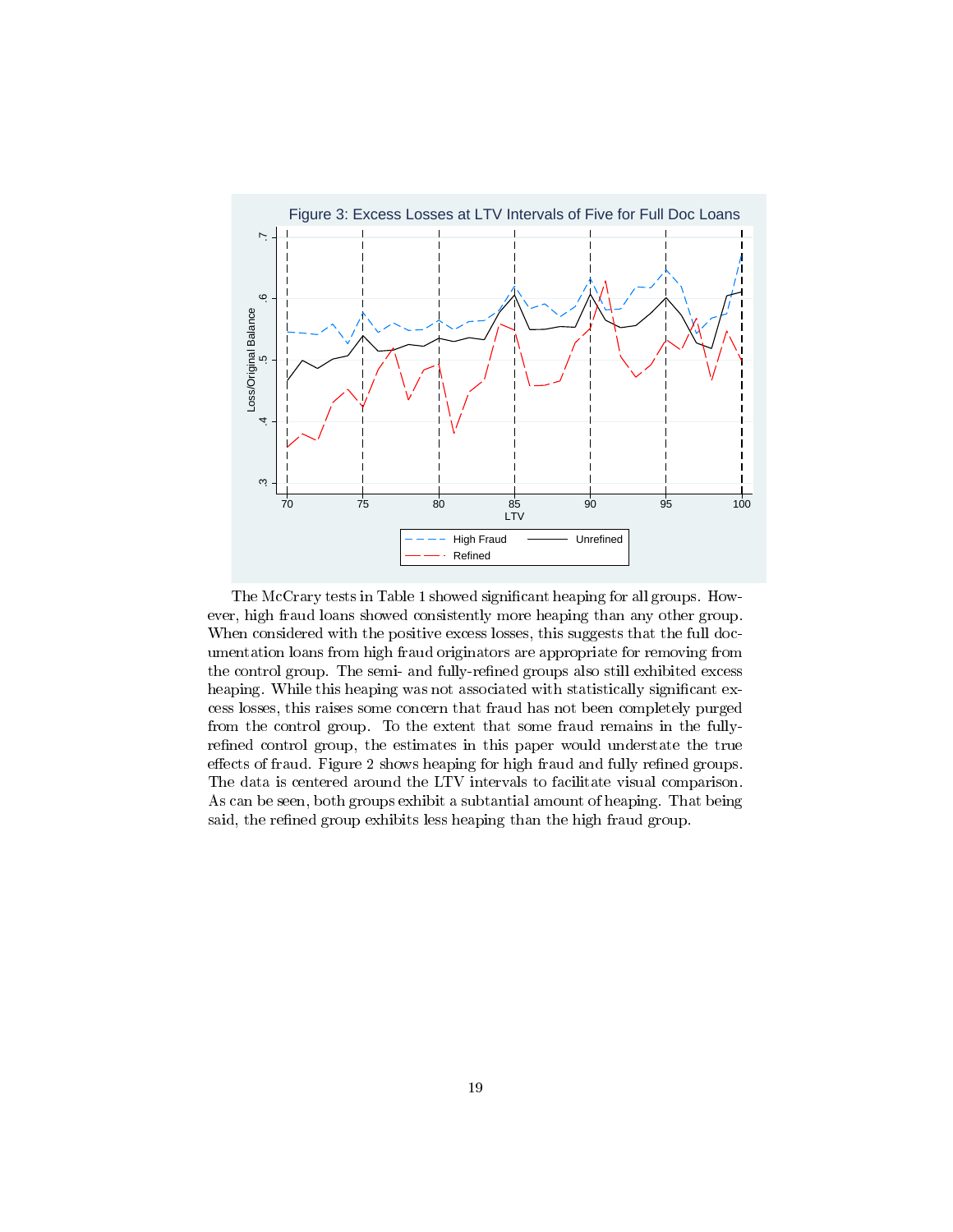

The final table in this section shows the distribution of covariates between the Liar's Loans treatment and fully-refined full documentation control groups to assess any possible observable selection bias. Table 2 is divided into three panels. Panel A shows mean loan information including the original loan balance, LTV and FICO score. Panel B presents the distribution of risk measures, loan type, and loan purpose between groups. Finally Panel C presents loan performance information. The basic finding in this table is that the control group consistently has worse observable risk measures than the treatment group. To the extent that this selection is not entirely mitigated by the risk controls, we would expect the estimates in this paper to underestimate the true effects of fraud.

In panel A, we see that the control group has a slightly lower original balance than the treatment group. This is consistent with the slightly riskier average measures for the control group. The control group mean FICO score was roughly 30 points lower than that for the treatment group, while the LTV was 3 percentage points higher. Panel A also shows the number of loans in the treatment and control group. The refinements removed a substantial portion of loans from the control group. Removing loans from high fraud originators caused the largest drop in loans because only roughly half of the data contained originator names.<sup>17</sup> Removing loans from ZIP codes above the median fraudulent income

<sup>17</sup>While only half of the data contains originator names, all observations contain data for the current servicer of the loan. As will be more fully discussed in the robustness section, the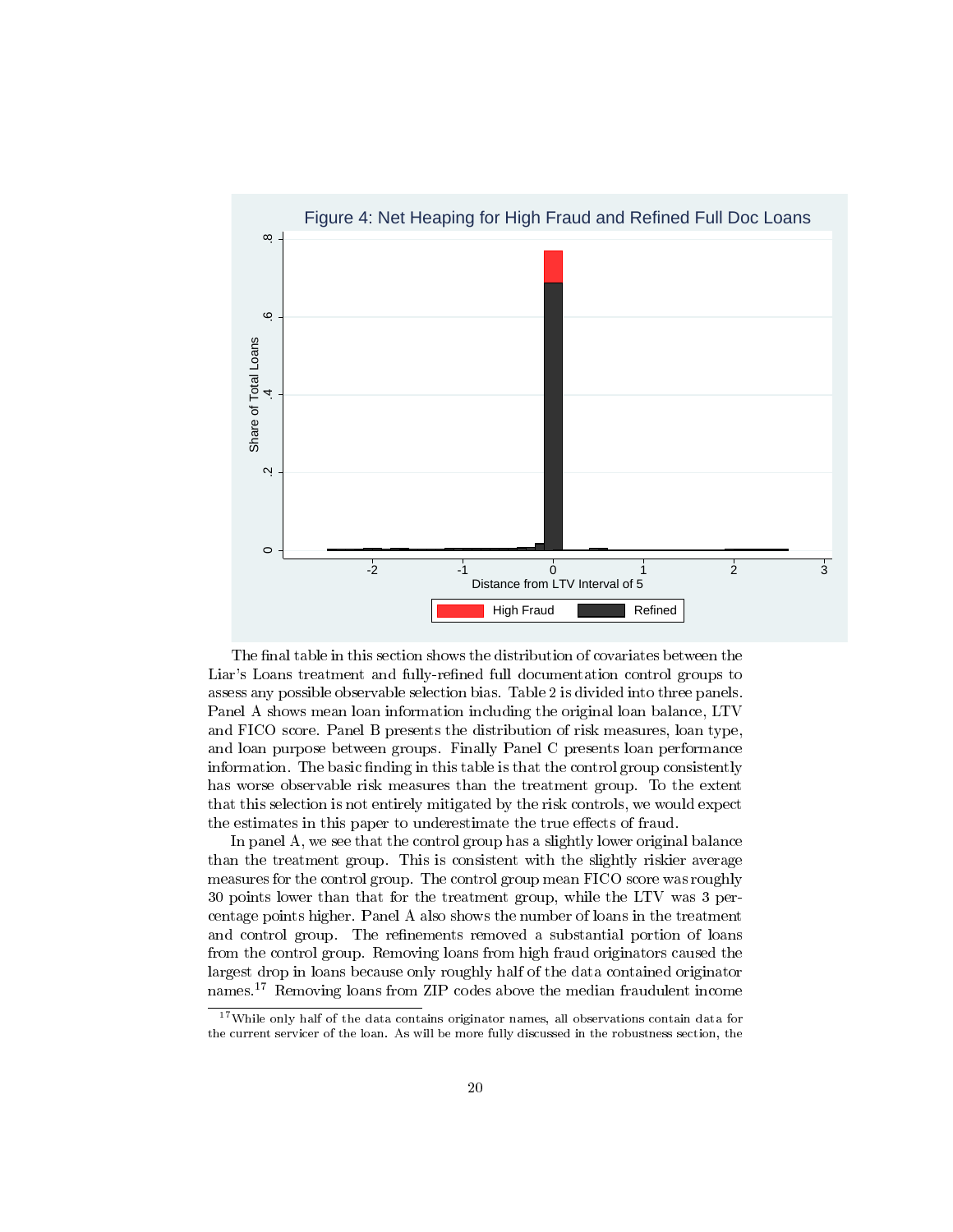| Table 2: Sample Description                                        |           |         |  |  |  |
|--------------------------------------------------------------------|-----------|---------|--|--|--|
| Panel A: Loan Information (mean)                                   |           |         |  |  |  |
|                                                                    | Treatment | Control |  |  |  |
| Original Balance (\$)                                              | 324,749   | 274,638 |  |  |  |
| Loan-to-Value                                                      | 80.9      | 83.5    |  |  |  |
| FICO Score                                                         | 684.7     | 652.4   |  |  |  |
| Ν                                                                  | 3,695,068 | 204,529 |  |  |  |
| Panel B: Distribution of Risk Measures, Loan Type, and Purpose (%) |           |         |  |  |  |
|                                                                    | Treatment | Control |  |  |  |
| FICO Score                                                         |           |         |  |  |  |
| Sub Prime                                                          | 12.5      | 36.4    |  |  |  |
| $Alt - A$                                                          | 20.4      | 20.7    |  |  |  |
| Prime                                                              | 55.2      | 31.5    |  |  |  |
| High Achiever                                                      | 11.9      | 11.4    |  |  |  |
| Loan-to-Value                                                      |           |         |  |  |  |
| $LTV \leq 80$                                                      | 80.3      | 61.5    |  |  |  |
| $80 < LTV <= 95$                                                   | 13.5      | 24.1    |  |  |  |
| $95 \leq \text{LTV}$                                               | 63        | 14.5    |  |  |  |
| Loan Type                                                          |           |         |  |  |  |
| Fixed Rate                                                         | 32.7      | 49.2    |  |  |  |
| Adjustable Rate                                                    | 67.3      | 50.8    |  |  |  |
| Loan Purpose                                                       |           |         |  |  |  |
| Purchase                                                           | 53.0      | 40.5    |  |  |  |
| Refinace                                                           | 139       | 16.1    |  |  |  |
| Cash-out Refinance                                                 | 33.1      | 43.4    |  |  |  |
| Panel C: Loan Performance                                          |           |         |  |  |  |
|                                                                    | Treatment | Control |  |  |  |
| Delinquency Rate $(\%)$                                            | 46.8      | 38.0    |  |  |  |
| Foreclosure Rate $(\%)$                                            | 10.2      | 7.5     |  |  |  |
| Mean Loss in Foreclosure $(\text{$})$                              | 176,315   | 97,675  |  |  |  |
| Loss/Original Balance $(\%)$                                       | 57.8      | 50.3    |  |  |  |
| LTV if Foreclosed (mean)                                           | 81.6      | 84.8    |  |  |  |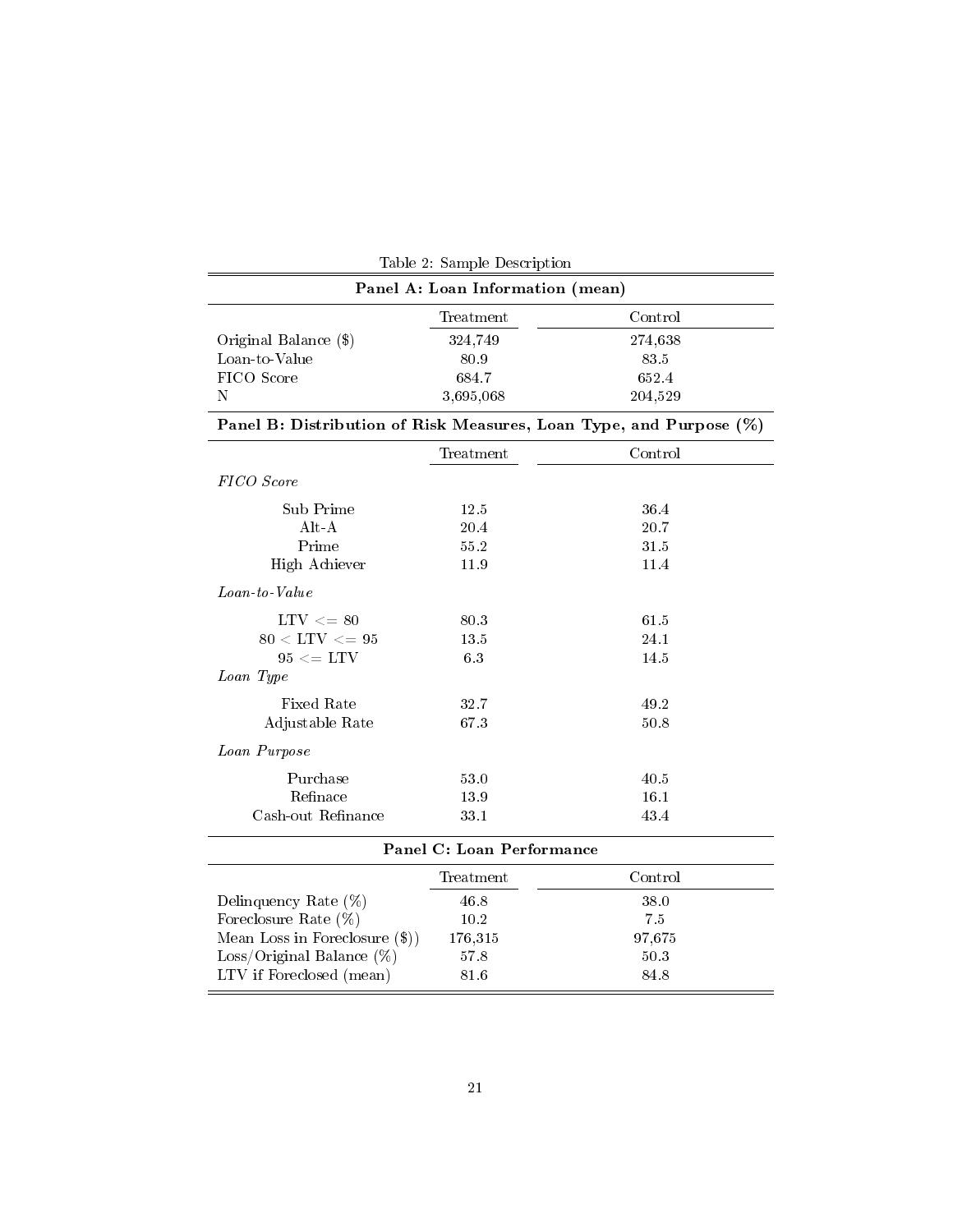overstatement also removed a large portion of loans. Only roughly one-third of the loans in the CCF were originated in ZIP codes below the median level of income overstatement. However, there are still over 200,000 loans left so lack of statistical power should not be a problem.

Panel B shows the distribution of LTV ratios, FICO scores, loan purpose, and loan type between these groups. The control group had a significantly larger proportion of subprime FICO scores than the treatment group, which had roughly  $67\%$  of loans with credit scores prime or higher. The treatment group also had 80% of loans with LTV ratios 80 or under. This is a high proportion of loans that should have had a large equity cushion to absorb house price declines of up to 20%. The treatment group also had less risky loan types and purposes. Cash-out refinances were notoriously abused during the housing bubble, and the treatment group includes fewer cash-out refinances. The treatment group does include more adjustable rate mortgages, which were riskier than fixed rate mortgages. However, on net, the treatment group has substantially better observable risk measures. Due to the better risk measures in the treatment group, if selection bias persists despite the inclusion of controls, we would expect this bias to understate the true effects of fraud.

The final panel shows loan performance statistics. The poor performance of these loans is without precedent in recent history. For example, the delinquency rate between 1995-2005 averaged roughly 2%, and peaked at 11% during the crisis. Despite having better observable risk measures, the treatment group had a delinquency rate almost 9 percentage points higher than the already high delinquency rate of the control group. This difference alone is almost the entire peak rate for all mortgages during the crisis. Additionally, the foreclosure rate was roughly 25% higher for the treatment group. These loans also lost a large amount in foreclosure at close to 60% of the original balance or \$176,000. Combined with the roughly 80% mean LTV of foreclosed Liar's Loans, the average loss of close to 60% of the original balance implies that the value of the home must have declined by roughly 80% of the appraised home value. In contrast, the control group lost slightly less of the original balance despite having a higher mean LTV.

## 4 Main Results

Section 4 presents the main results for total and excess losses to foreclosure caused by fraudulent Liar's Loans. The main findings in this section are that total and excess losses in foreclosure due to fraud were substantial, prolonged, and concentrated in neighborhoods particularly poorly suited to bear the losses. Losses to foreclosure for the entire private label RMBS market totaled roughly \$500 billion from 2007-2012. Roughly 70%, or \$345 billion, of these losses are accounted for by losses in no/low documentation Liar's Loans. Of this \$345

estimates in this paper are robust to including high fraud servicers in the high fraud originator measure to preserve some of the data.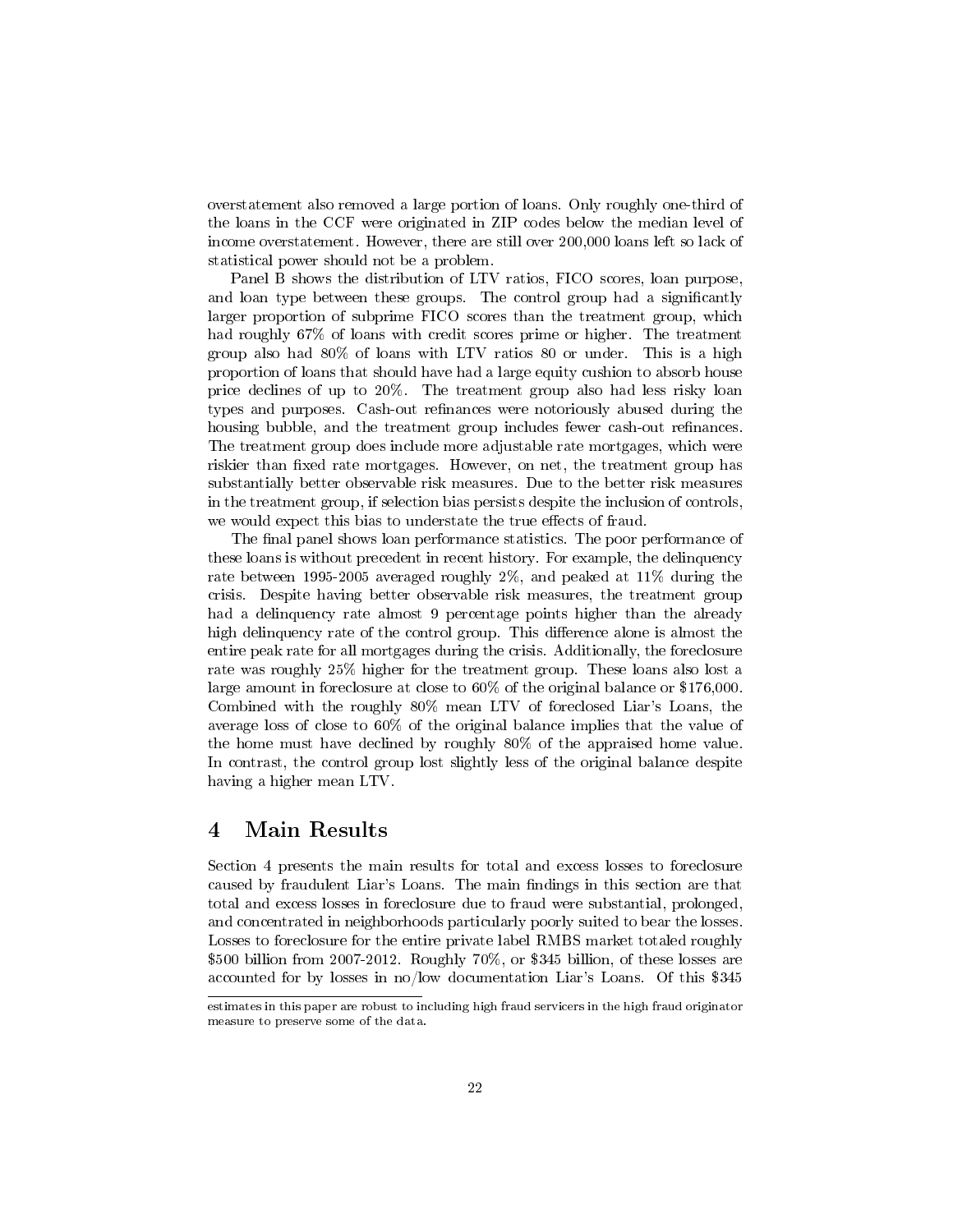billion, roughly \$100 billion can be considered a conservative lower bound estimate for excess losses. This implies that excess losses in Liar's Loans alone account for 20% of total market losses. Fourty-four percent of total market losses occurred in ZIP codes above the 75th percentile of fraudlent income overstatement. These neighborhoods were already economically fragile before the nancial crisis and experienced terrible economic performance throughout the Great Recession. The prolonged foreclosure crisis was a signicant factor in explaining this poor performance.

The results in this section are presented in two tables and one figure. Table 3 presents estimates of excess foreclosures, delinquencies, and losses conditional on foreclosure. Table 4 uses these estimates to calculate total and excess losses at the level of the entire market. Finally, Figure 5 shows the distribution of these losses through time.

| ~~~~~~                  |              |               |             |              |
|-------------------------|--------------|---------------|-------------|--------------|
|                         | No Controls  | Some Controls | Preferred   | Unrefined    |
| $Loss($ \$)             | $26083.4***$ | $21290.1***$  | 22912.3***  | $11112.8***$ |
|                         | (22.61)      | (20.05)       | (29.02)     | (42.98)      |
| Loss/Orig Balance       | $0.106***$   | $0.0906***$   | $0.0911***$ | $0.0359***$  |
|                         | (20.43)      | (18.47)       | (28.27)     | (42.84)      |
| N                       | 390289       | 390289        | 390289      | 671567       |
| Foreclosure Rate (%     | $0.0269***$  | $0.0290***$   | $0.0209***$ | $0.0175***$  |
|                         | (22.53)      | (27.86)       | (27.68)     | (55.51)      |
| Delinquency Rate $(\%)$ | $0.0903***$  | $0.128***$    | $0.0980***$ | $0.0812***$  |
|                         | (26.28)      | (48.33)       | (48.54)     | (103.13)     |
| N                       | 3899597      | 3899597       | 3899597     | 7018803      |

Table 3: Main Results: Excess Negative Outcomes for Liar's Loans in Pooled Sample

t statistics in parentheses

\*  $p < 0.05$ , \*\*  $p < 0.01$ , \*\*\*  $p < 0.001$ 

Table 3 shows the main results for excess foreclosures, delinquencies, and losses conditional on foreclosure for Liar's Loans in the pooled sample. The table presents results from regressions of the outcomes on the no/low documentation indicator, with 1) no controls, 2) risk controls only, 3) all controls, and 4) the unrefined full documentation control group with all controls. Specifications one to three move from least saturated to most saturated models, with the most saturated model being the preferred estimate. The unrefined specification is included to allow us to assess the the size of the effects of the refinements. Specification one regresses each outcome on the treatment indicator, and only controls for the size of the original balance. Specification 2 also includes sets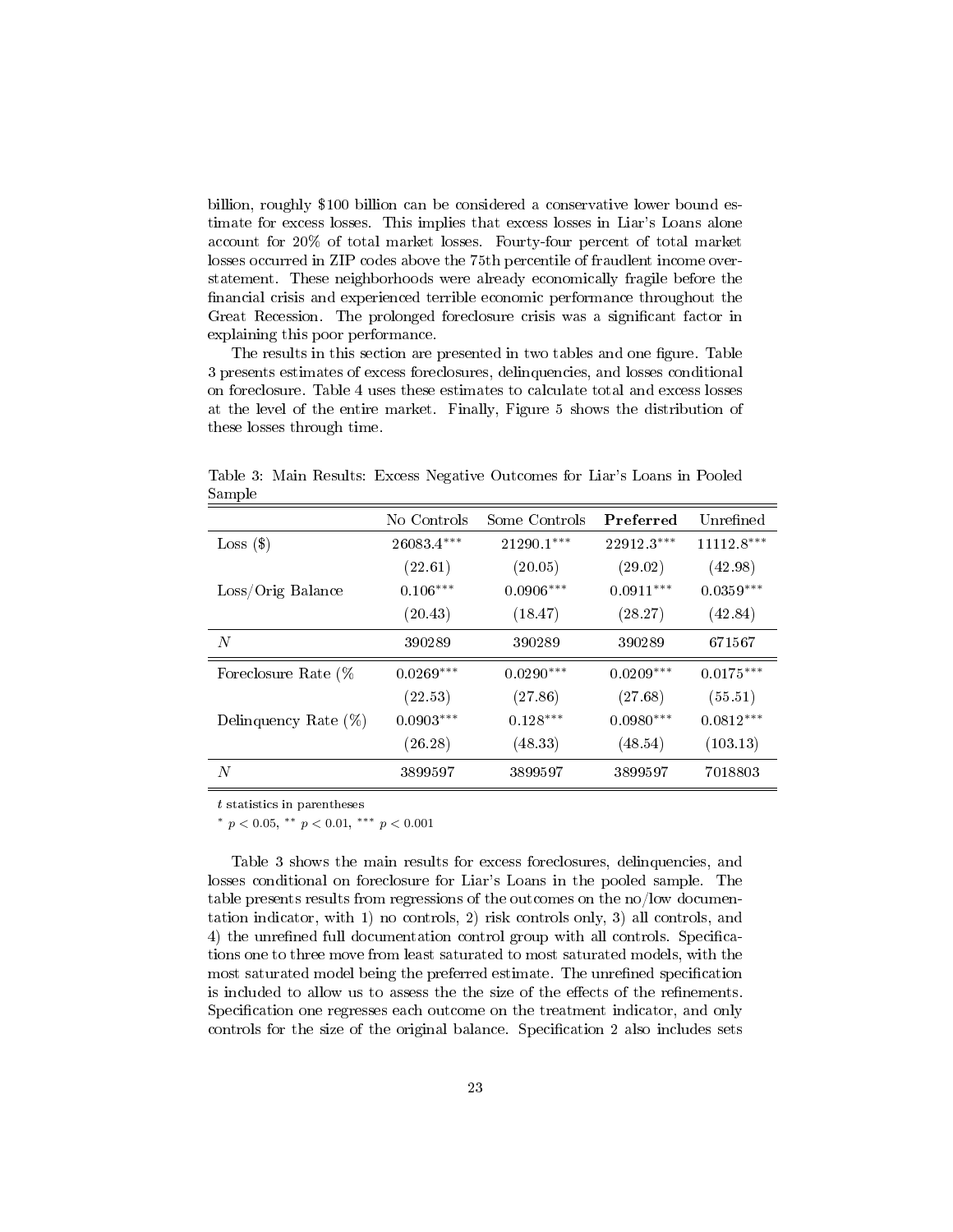of controls for the LTV ratio, FICO score, loan purpose, and loan type. Finally, specification three also includes ZIP code level fixed effects, indicators for origination year, and loan-year observation fixed effects.

All specifications in this table show statistically and economically significant results for all outcomes. The results are also reasonably consistent across specifications. The preferred estimate in this table shows that the conditional foreclosure rate was roughly 2.1 percentage points higher than that for the control group. This result implies that fraud caused a 30% relative increase in foreclosures compared to the control group foreclosure rate of 7.5%, or equivalently that roughly one-fth of Liar's Loans foreclosures were excess. Excess losses conditional on foreclosure in dollar values for the preferred specification were just under \$23,000. To the extent that the risk controls do not completely eliminate COP selection bias, this represents an underestimate of the true causal effects. However, the size of this estimate is plausible and consistent with descriptions of the size of the average fraud in the literature. In the example of appraisal inflation presented by Ben-David  $(2011)$ , the price of the home was inflated  $$20,000$ . Excess losses as a share of the original balance for the preferred specification were 9 percentage points of the original balance. The average loss as a share of the original balance for the refined control group was  $50\%$ . This implies that Liar's Loans lost 20% more conditional on foreclosure than the control group average.

Excess foreclosures estimated for the unrefined control group are also consistent with those estimated for the refined group. The increase in the foreclosure rate for this specification was 1.75 percentage points, which is similar to that estimated for the refined model. Excess losses conditional on foreclosure were just under half as large as those estimated for the refined specification. The difference in losses suggests that the refinements did meaningfully reduce the incidence of fraud in the unrefined control group. This also helps to assess how sensitive the final results are to the refinements employed. As discussed in greater depth in the next section on robustness test, estimates from other alternative refinements fall in between estimates using fully-refined and unrefined control groups.

Excess delinquencies were also large and consistently averaged just under 10 percentage points across specications. This increase is quite substantial at roughly 25% greater than the average delinquency rate of 38% for the refined control group. Additionally, the estimates of excess delinquencies are within the range of estimates in the existing research. The increase is slightly higher than the 5 - 8 percentage point increase reported by Jiang, Nelson and Vytlacil  $(2014)$  which was based on their unrefined full documentation control group. However, the increase in excess delinquencies was less than the 50% - 60% increase in the delinquency rates estimated by Piskorski, Seru and Witkin (2013) and Griffin and Maturana  $(2014b)$ . These results were produced by directly observing fraud and are therefore the most credible in the literature. This suggests that the refinements made to the full documentation control group may not have completely eliminated the presence of fraud. That being said, the increase in excess losses to foreclosure estimated with the refined group was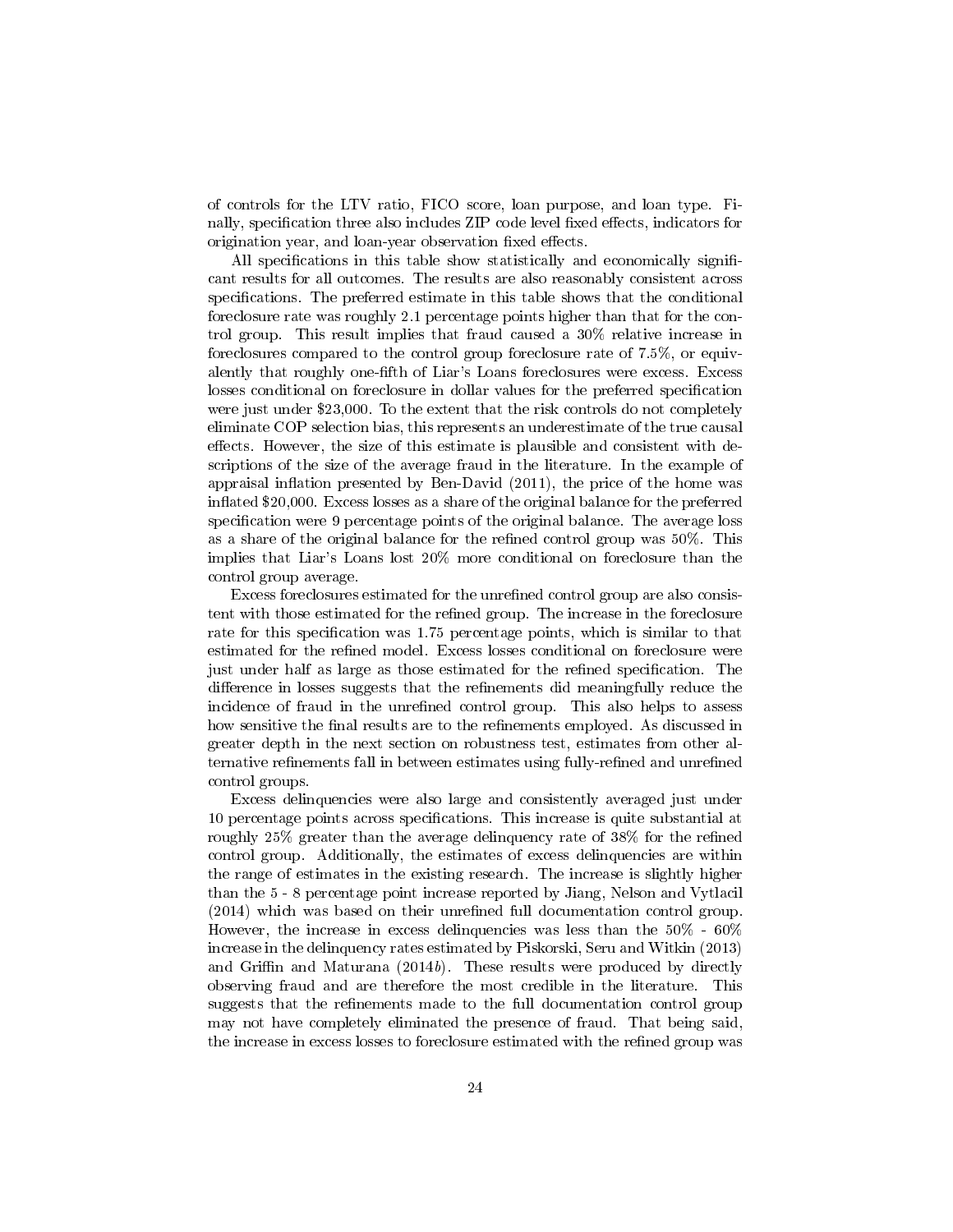larger than this increase. This suggests that unrefined and refined estimates provide a reasonable bracket for the true effects, assuming that COP selection bias is mitigated by the inclusion of risk controls.

| Panel A: Total Losses and Foreclosures                           |           |               |  |  |
|------------------------------------------------------------------|-----------|---------------|--|--|
|                                                                  | Full CCF  | Entire Market |  |  |
| Foreclosed Balance (billions \$)                                 |           |               |  |  |
| All Loans                                                        | \$321.54  | \$892.95      |  |  |
| Liar's Loans                                                     | \$220.05  | \$611.10      |  |  |
| Losses to Original Balance in Foreclosure (billions \$)          |           |               |  |  |
| All Loans                                                        | \$179.51  | \$498.51      |  |  |
| Liar's Loans                                                     | \$125.06  | \$347.30      |  |  |
| <i>Total Foreclosures</i>                                        |           |               |  |  |
| All Loans                                                        | 1,473,244 | 4,091,345     |  |  |
| Liar's Loans                                                     | 890,960   | 2,474,284     |  |  |
| Panel B: Excess Losses and Foreclosures in Liar's Loans          |           |               |  |  |
|                                                                  | Full CCF  | Entire Market |  |  |
| Losses due to Extra Foreclosures (billions $\hat{\mathcal{S}}$ ) | \$25.62   | \$71.16       |  |  |
| Total Liar's Loans Excess Foreclosures                           | 184,306   | 511,837       |  |  |
| Average Loss in Foreclosure                                      | \$140,384 |               |  |  |
| <i>Excess Losses in Foreclosure (billions \$)</i>                |           |               |  |  |
| Unrefined                                                        | \$7.85    | \$21.81       |  |  |
| Refined                                                          | \$16.19   | \$44.96       |  |  |
| Total Excess Losses (billions \$)                                |           |               |  |  |
| Unrefined                                                        | \$33.50   | \$93.02       |  |  |
| Refined                                                          | \$41.86   | \$116.24      |  |  |

Table 4: Total and Excess Losses to Foreclosure for the Entire Private Label RMBS Market from 2007-2012

Table 4 shows total and excess losses from 2007-2012 projected to the level of the entire market using the average CCF market share. Panel A shows total losses and foreclosures. The total foreclosed balance in the CCF was \$321.5 billion, which implies a total market foreclosed balance of almost \$900 billion. Over half of this foreclosed balance was not recovered through foreclosure auctions. Losses for Liar's Loans accounted for 70% of total losses, and 40% of the foreclosed balance. Raw numbers of foreclosures were also substantial at 1.5 million in the CCF, and 4 million for the entire market. In comparison, estimates of the total number of foreclosures for the financial crisis and Great Recession suggest that roughly 5 million foreclosures occurred, and an additional 5 million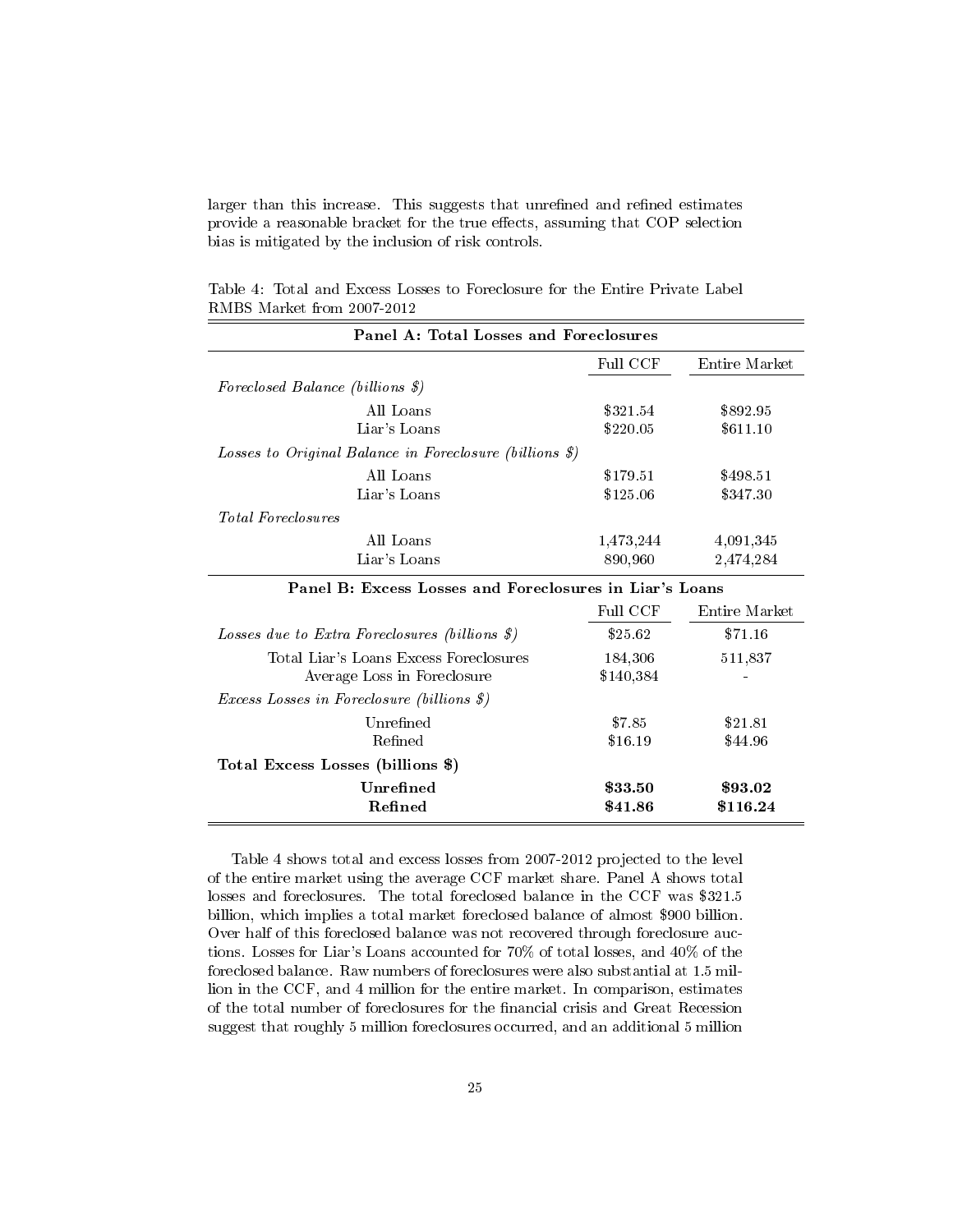home forfeiture actions similar to foreclosures occurred.<sup>18</sup> Therefore, the CCF dataset accounts for roughly 15% of total home forfeiture actions that occurred, and the private label market accounts for roughly 40%.

Panel B presents the total amount of excess losses and foreclosures implied by the regression results, which are substantial. Excess losses due to extra foreclosures and excess losses conditional on foreclosure are presented seperately, as well as the total effect. To project the findings from the sample to the level of the full CCF, the average loss conditional on foreclosure for Liar's Loans in the full CCF is used, roughly \$140,000. This is less than the sample average Liar's Loan loss of 180,000 largely because LTV ratios of less than 70 were omitted from the sample.<sup>19</sup>

Excess losses due to extra foreclosures is simply the number of excess foreclosures times the average loss in foreclosure. This is not presented seperately for refined and unrefined groups because the regression estimates implied similar amounts of excess foreclosures for these groups. Roughly 20% of Liar's Loans foreclosures were excess, which implies that over 500,000 Liar's Loans foreclosures at the level of the market were excess. The effect due to extra foreclosures totaled \$71 billion for the market, which is where the bulk of excess losses occured. The effect due to loss conditional on foreclosure is the loss conditional in foreclosure times the number of non-excess Liar's Loans foreclosures. At the level of the market, the loss conditional on foreclosure effect ranged between \$21-\$45 billion. These results imply total losses ranging from \$93-\$112 billion for this market. Total excess losses account for 40% of total Liar's Loans losses, and 20% of total market losses. While these losses are quite substantial, it is worth re-emphasizing that they are best seen as a conservative lower bound.

<sup>18</sup>http://www.creditslips.org/creditslips/2013/10/foreclosure-crisis-update.html  $19$  Excess losses for the market using the sample average loss of \$180,000 total roughly \$112-\$135 billion for the unrefined and refined control groups respectively.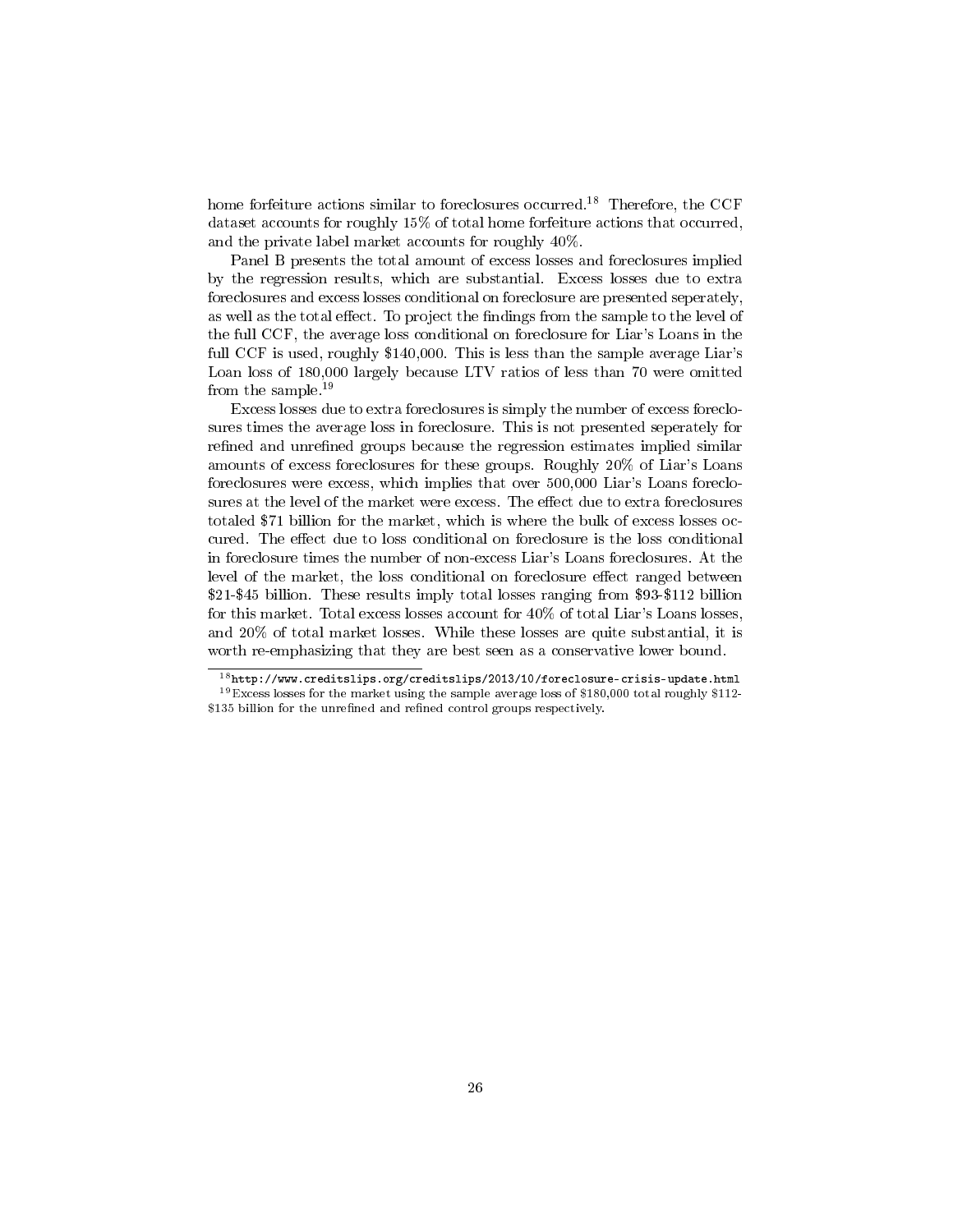

Figure 5 shows the level of total market losses, total Liar's Loans losses, and excess Liar's Loans losses for each year from 2007-2012. This figure is significant because it shows that the bulk of losses to foreclosure were substantially more prolonged than the nancial crisis. The market panic had largely subsided by 2009. However there were over \$125 billion in losses to foreclosure in 2009, and between \$75-100 billion in losses in each year from 2010-2012. These losses were disproportionately concentrated in geographic areas that were economically fragile before the crisis, and help to explain the lack of recovery in these areas.

Fully 44% of these losses, or close to \$220 billion, occurred in ZIP codes above the 75th percentile of fraudulent income overstatement on mortgage applications.<sup>20</sup> Similar to the findings for the entire market,  $70\%$  of total losses can be accounted for by Liar's Loans. These prolonged losses are signicant for the lack of recovery in these areas because existing research has shown that foreclosures have substantial negative externalities. Foreclosure sales cause house prices, and thus wealth, to decline for every home in the neighborhood, which depresses local aggregate demand. Mian, Sufi and Trebbi  $(2014)$  find that the causal effects of foreclosures can account for one-third of the total fall in house prices, one-fth of the decline in residential investment, and one-fth of the decline in auto sales. These effects contributed to the terrible performance of high income overstatement ZIP codes. Mian and Sufi (2015) found that these ZIP codes experienced negative income growth from 2005-2012, as well as increases

 $^{20}$ The measure of income overstatement used in this paper is slightly different than that in Mian and Sufi (2015). The measure used in this paper matches census tracts to ZIP codes through the free program developed by the Missouri Data Center as in Adelino, Schoar and Severino (2015), rather than the proprietary bridging used in Mian and Sufi (2015).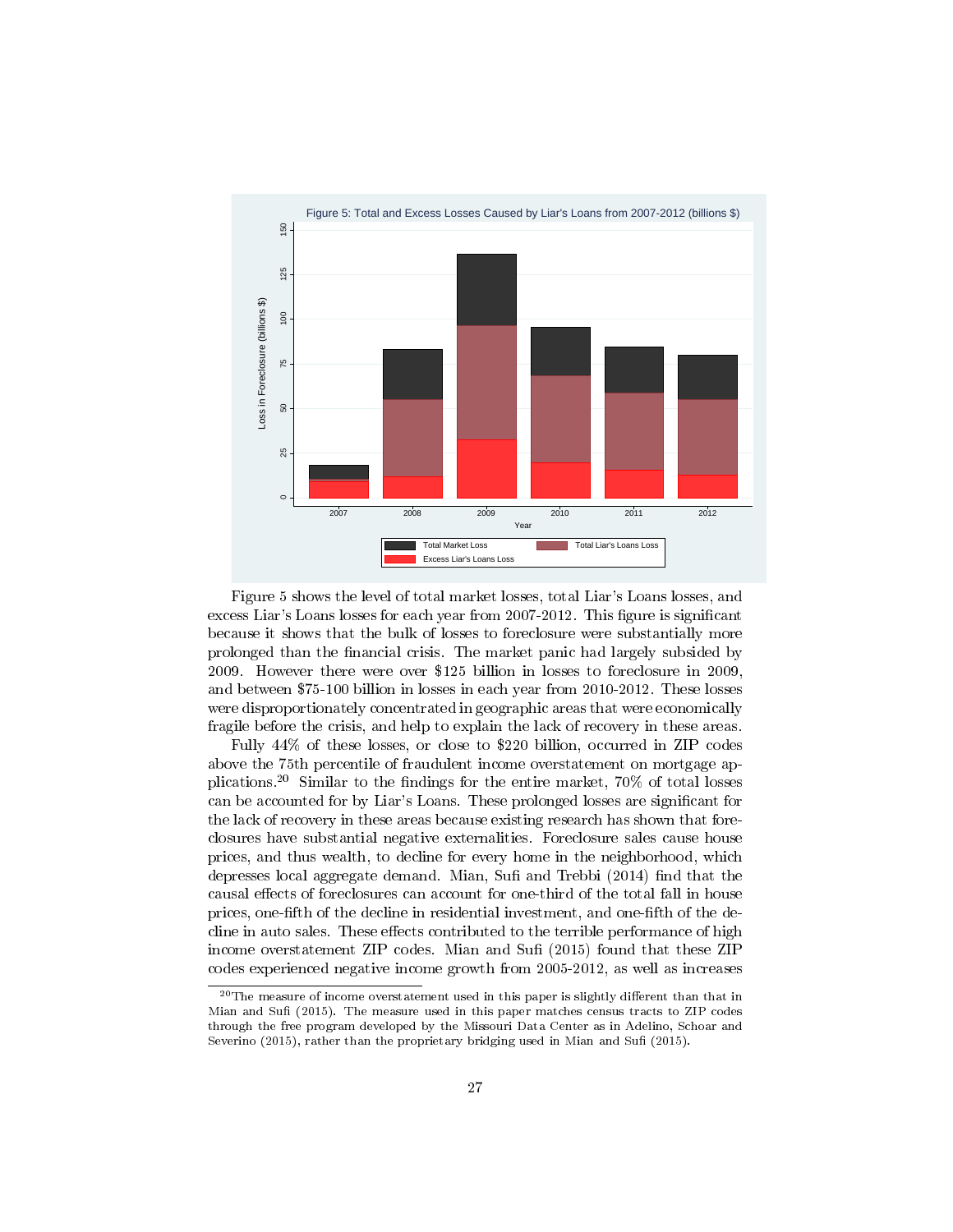in poverty and unemployment.

## 5 Robustness Analysis

Section 5 discusses the robustness of the main results presented in section 4. This section discusses the robustness of the results to different model specifications and the sensitivity of estimates to different levels of control group refinement, and formally tests for coefficient stability to bias from unobservable confounders using the analysis developed in Oster (2014). Overall, the main results hold up well across different specifications or levels of refinement, and are stable to bias due to unobservables.

The main results presented in section 4 are reasonably robust to model specifications with different geographic levels of fixed effects and different sample restrictions, and across loan types or purposes. The estimates are robust to including either state or county level fixed effects, which both produce slightly larger estimates than ZIP code level fixed effects. To an extent, ZIP code level fixed effects represent a conservative assumption, because it is known that fraud was clustered by ZIP code. Therefore the fixed effects may pick up some of the effect that is rightly attributed to the treatment indicator. These estimates are also consistent in the unrestricted full sample. Finally, the estimates are robust across loan types and purposes, with coefficients similar to those estimated in the full sample. In general, fixed rate loans, refinance, and cash-out refinance loans showed excess losses slightly larger than those previously estimated, while ARM mortgages and primary purchase loans showed excess losses that were slightly less.

The estimates are also reasonably robust to different levels of refinement. Unrefined and refined full documentation control groups produce estimates that range from \$93 - \$112 billion. This range brackets estimates produced by different levels of refinement. For example, the semi-refined group produces an estimate close to \$100 billion. Other alternative refinement restrictions also fall in this range. For example, I was concerned that refining the control group by removing loans from high fraud originators inadvertently removed too much data because only half of the observations had data for originator name, while all observations had servicer name data. To make sure that this was not the case, I coded the servicers for high fraud servicers and reintroduced the data that was dropped. The results for the semi-refined and fully refined group for this model were slightly larger than \$100 billion. Therefore, it is reasonable to conclude that the range of estimates given by the unrefined and refined control groups credibly bracket the sensitivity of the estimates to different levels of refinements.

While the visual comparison of the estimates produced by differing levels of controls in Table 3 suggest that the estimates are reasonably stable, it is still useful to formally test for coefficient stability using the method developed in Oster  $(2014)$ . This analysis formally tests for the stability of coefficients to bias due to unobservable confounders by comparing co-movements in coefficients and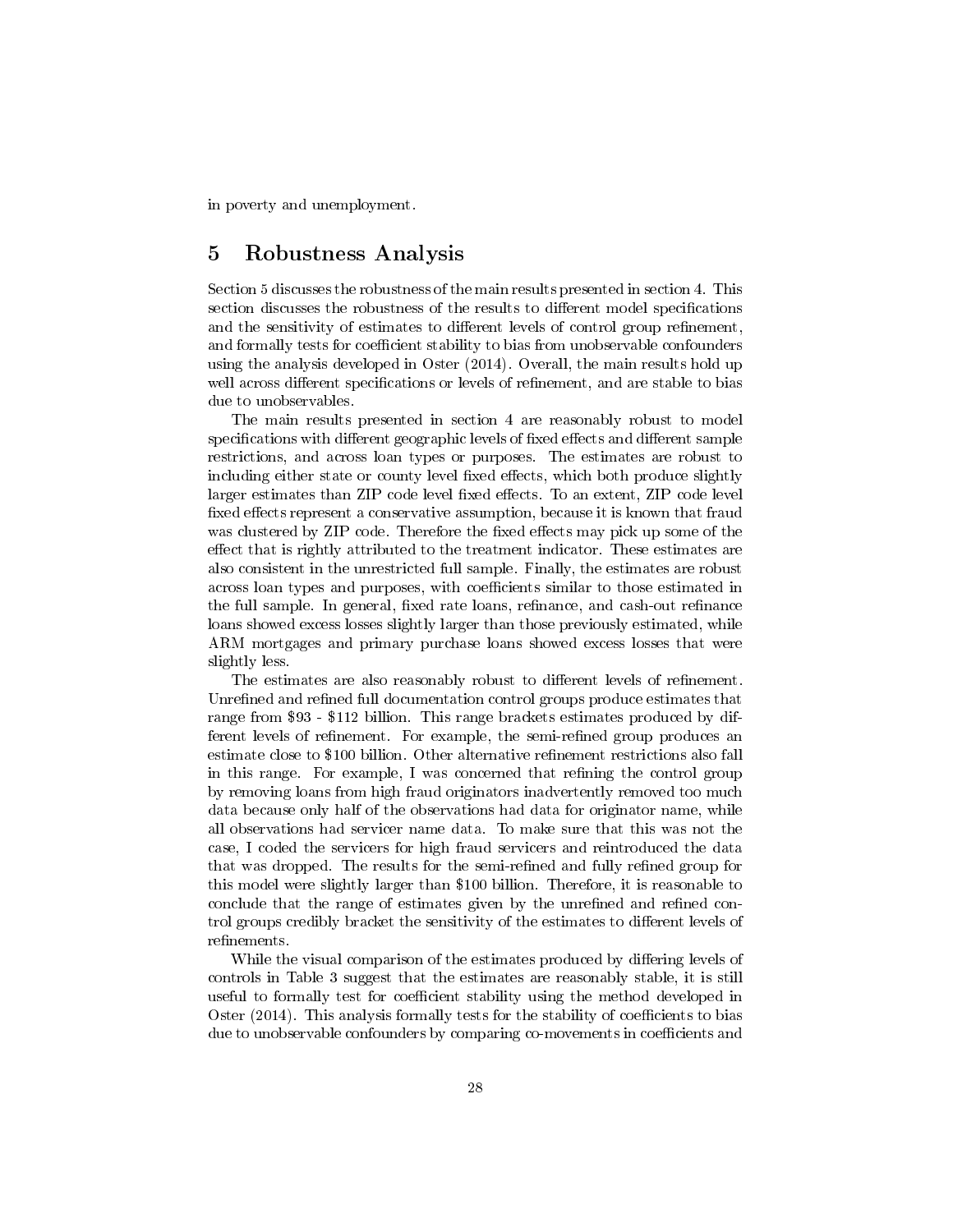$R^2$  in models which include and exclude controls. The bias adjusted coefficients are defined as:

 $\beta = \beta_{long} - (\beta_{short} - \beta_{long}) \frac{(R_{max}^2 - R_{long}^2)}{R^2 - R^2}$  $\frac{R_{long}^2 - R_{short}^2}{R_{long}^2 - R_{short}^2},$ 

where  $\beta$  is the bias adjusted beta,  $\beta_{long}$  and  $R_{long}^2$  are the coefficient and  $R^2$  from the regression which includes controls,  $\beta_{short}$  and  $R_{short}^2$  are the coefficient and  $R^2$  from the regression without controls, and  $R^2_{max}$  is the maximum  $R<sup>2</sup>$ . The short regressions correspond to the no control model specification in Table 3, while the long regressions correspond to the preferred specification. The test is performed under the assumption of equal selection, which assumes unobservables are equally as important as observables. Additionally, the test uses the recommended  $R_{max}^2$  of  $1.3 * R_{long}^2$ . As described in Oster (2014), this assumption for  $R_{max}^2$  is conservative because only 90% of true results estimated using constructed data survive this threshold.

Table 5: Results from Oster Bias Adjustment for Fully Refined Estimates

|                            | Loss $(\$)$ Loss/Original Balance Foreclosure $(\%)$ Delinquency $(\%)$ |        |       |
|----------------------------|-------------------------------------------------------------------------|--------|-------|
| Adjusted Coefficient 19124 | .08615                                                                  | .01908 | .1003 |

This test shows that the estimates are stable and that any bias due to unobservables is likely slight. All bias adjusted coefficients are quite close to nonadjusted coefficients. The estimate of excess losses conditional on foreclosure is still close to \$20,000. The adjusted foreclosure rate is still roughly 2 percentage points. Losses as a share of the original balance are within a half percentage point of the non-adjusted estimate. Finally, the delinquency rate is slightly higher than the non-adjusted estimate. Therefore this test suggests that any bias due to unobservables is slight even if we assume that unobservables are equally as important as observables.

The estimates produced in this paper are stable across specifications and robust to different modeling assumptions. However, it needs to be emphasized that these estimates are best interpreted as conservative lower bounds for the true causal effect of fraud on excess losses to foreclosure for three main reasons. First, the refinements may not have completely removed fraud from the control group because the estimates of excess delinquencies are still much lower than those estimated in research that directly observes fraud. Second, the COP selection bias is likely not entirely mitigated by the inclusion of controls for risk. This understatement is also concerning because the effects from loss conditional in foreclosure were substantially less than those due to extra foreclosures. Finally, the sample appears broadly representative of the market in terms of risk measures, and also contains a broad portion of the market. However, there is reason to believe that the practices at Wells Fargo may have been less fraudulent than average for the market. For these reasons, the estimates may understate the true effects of fraud. While these estimates of show that a substantial portion of the losses in this market are due to fraud, they are best interpreted as a conservative lower bound.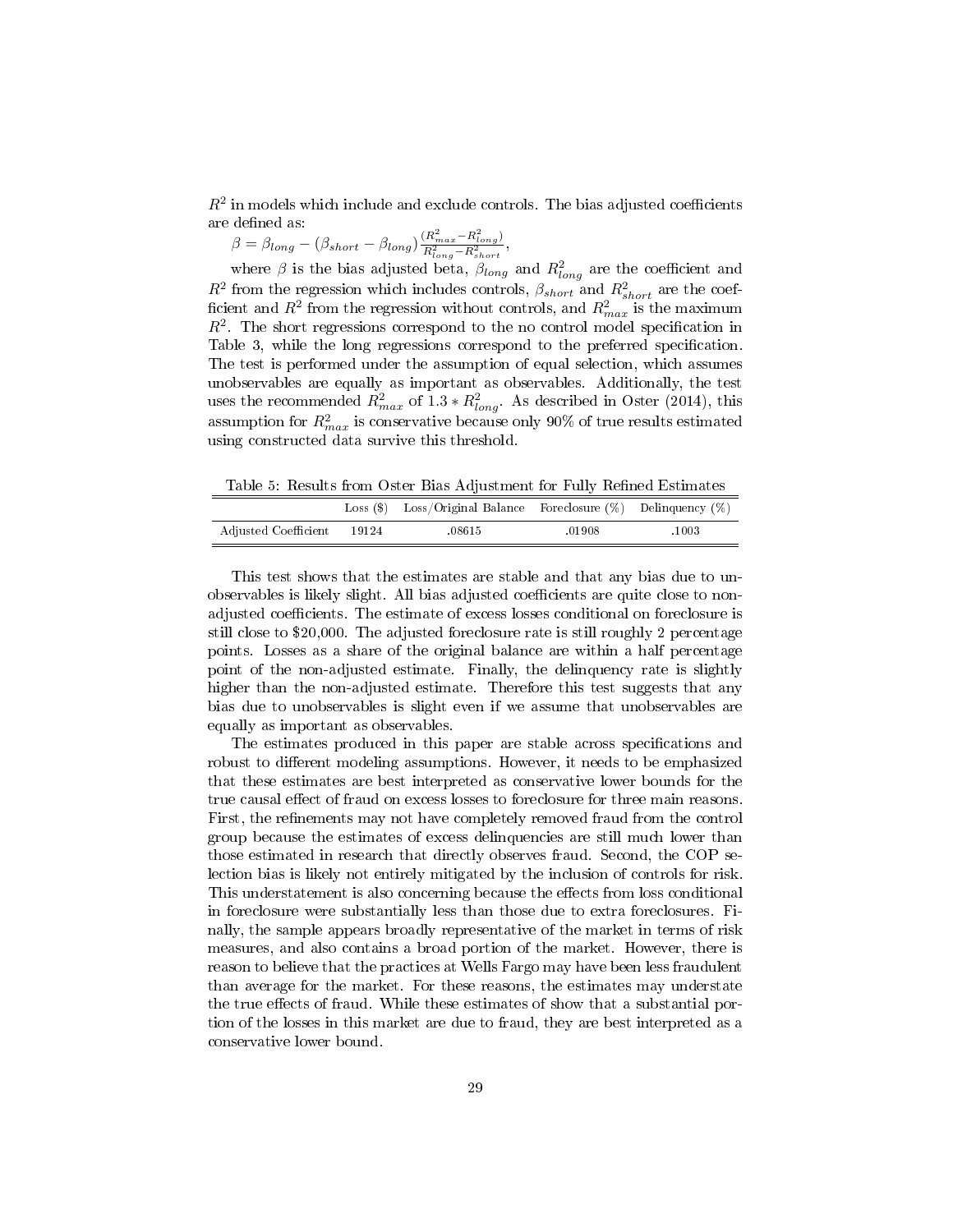## 6 Conclusion

The findings in this paper and the broader research on fraud have shown deep seated problems with deception in the structure of financial intermediation. Accurate disclosure of the quality of collateral backing securities is a minimum condition for the basic functioning of asset markets. However, this condition was not met on a widespread basis, with disastrous consequences. These problems with deception led to historic losses of wealth for savers who invested their retirement funds in these bogus securities, for borrowers who were given mortgages that were counter to their best interests, and for the communities which experienced the prolonged foreclosure crisis. Losses in no/low documentation Liar's Loans account for 70% of total losses to foreclosure in the data. A conservative lower bound estimate for excess losses suggests that \$100 billion, or roughly 30% of total Liar's Loans losses, can be considered excess. Moreover, 44% of total losses occurred in ZIP codes with the highest levels of fraudulent income overstatement on mortgage applications. These areas were particularly poorly suited to bear these losses, and the prolonged losses to foreclosure in these neighborhoods helps to explain the terrible economic performance of these areas throughout the Great Recession.

Borrowers and savers lacked sufficient protections against fraud in part because, at the time, the dominant view was that these protections were unneccesary. It was argued that in a free market financial institution's interest in maintaining their reputation would be sufficient to prevent dishonest activities on a large scale. Moreover, complex financial innovations were seen as efficiency enhancing because they allowed prices to more fully reflect new information about fundamentals. A sad irony of the financial crisis is that at precisely the time that these arguments were being made, all of the major financial institutions involved in the sale of mortgages were falsifying and misrepresenting the information needed to accurately price these innovations. Instead of reputation providing incentives for honest dealing, the reputation of the major financial institutions was used to support the deception by making investors less suspicious of the securities they purchased (Akerlof and Shiller, 2015).

In light of the widespread problems revealed by the financial crisis, the dominant pre-crisis view of the impossibility of dishonest practices should be seen as naive, and now discredited. To address these problems will require the creation of new protections for borrowers and savers, as well as more aggressive enforcement of existing protections. Moreover, financial regulation needs to prioritize increased monitoring of financial institutions, limit extreme executive compensation, and criminally prosecute financial institution senior executives engaged in deception and fraud.

## References

Adelino, Manuel, Antoinette Schoar, and Felipe Severino. 2015. "Loan Originations and Defaults in the Mortgage Crisis: The Role of the Middle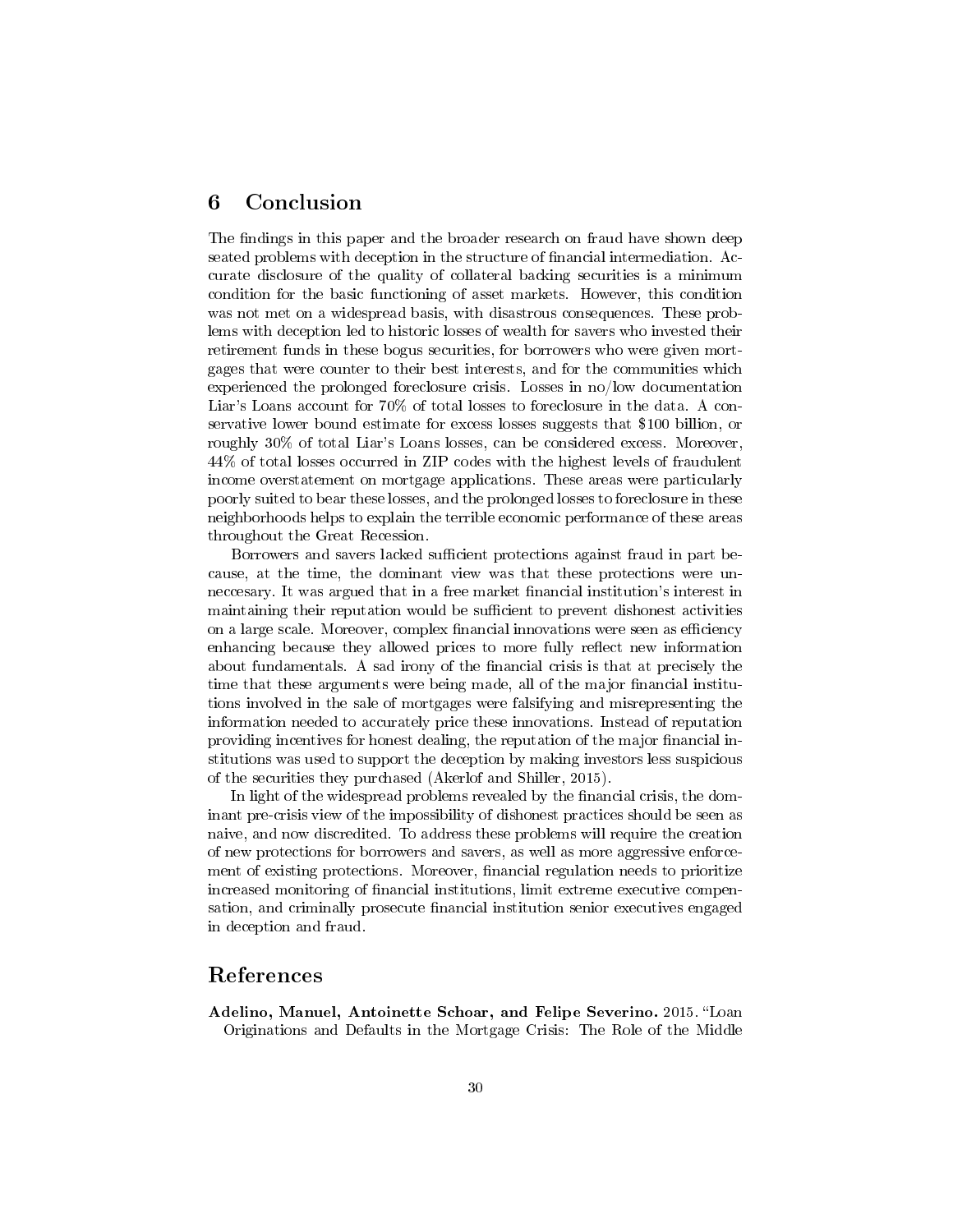Class." National Bureau of Economic Research.

- Akerlof, George A. 1970. "The market for" lemons": Quality uncertainty and the market mechanism." The quarterly journal of economics, 488-500.
- Akerlof, George A, and Paul M Romer. 1993. "Looting: the economic underworld of bankruptcy for profit." Brookings papers on economic activity,  $1 - 73$ .
- Akerlof, George A, and Robert J Shiller. 2015. Phishing for Phools: The Economics of Manipulation and Deception. Princeton University Press.
- Angrist, Joshua D, and Jörn-Steffen Pischke. 2008. Mostly Harmless Econometrics: An Empiricist's Companion. Princeton University Press.
- Ben-David, Itzhak. 2011. "Financial constraints and inflated home prices during the real estate boom." American Economic Journal: Applied Economics,  $55 - 87.$
- Black, William K. 2013. The best way to rob a bank is to own one: How corporate executives and politicians looted the S&L industry. University of Texas Press.
- Commission, Financial Crisis Inquiry. 2011. "The Financial Crisis Inquiry Commission Report: Final Report of the National Commission on the Causes of the Financial and Economic Crisis in the United States.
- Crotty, James R. 2009. "The Bonus Driven Rainmaker Financial Firm: How These Firms Enrich Top Employees, Destroy Shareholder Value and Create Systemic Financial Instability." University of Massachusetts Amherst, Department of Economics.
- FBI. 2007. Financial Institution Fraud and Failure Report Fiscal Years 2006 and 2007.
- Galdston, Benjamin, Dave Kaplan, and Lucas Gilmore. 2014. Who Can You Trust? The Failure of RMBS Trustees to Protect Investors." The Advocate for Institutional Investors.
- Garmaise, Mark J. 2015. "Borrower misreporting and loan performance." The Journal of Finance,  $70(1)$ : 449-484.
- Griffin, John M, and Gonzalo Maturana. 2014a. "Did Dubious Mortgage Origination Practices Distort House Prices?" Available at SSRN 2485308.
- Griffin, John M, and Gonzalo Maturana. 2014b. "Who facilitated misreporting in securitized loans?" Journal of Finance, forthcoming.
- Jiang, Wei, Ashlyn Aiko Nelson, and Edward Vytlacil. 2014. "Liar's loan? Effects of origination channel and information falsification on mortgage delinquency." The Review of Economics and Statistics.